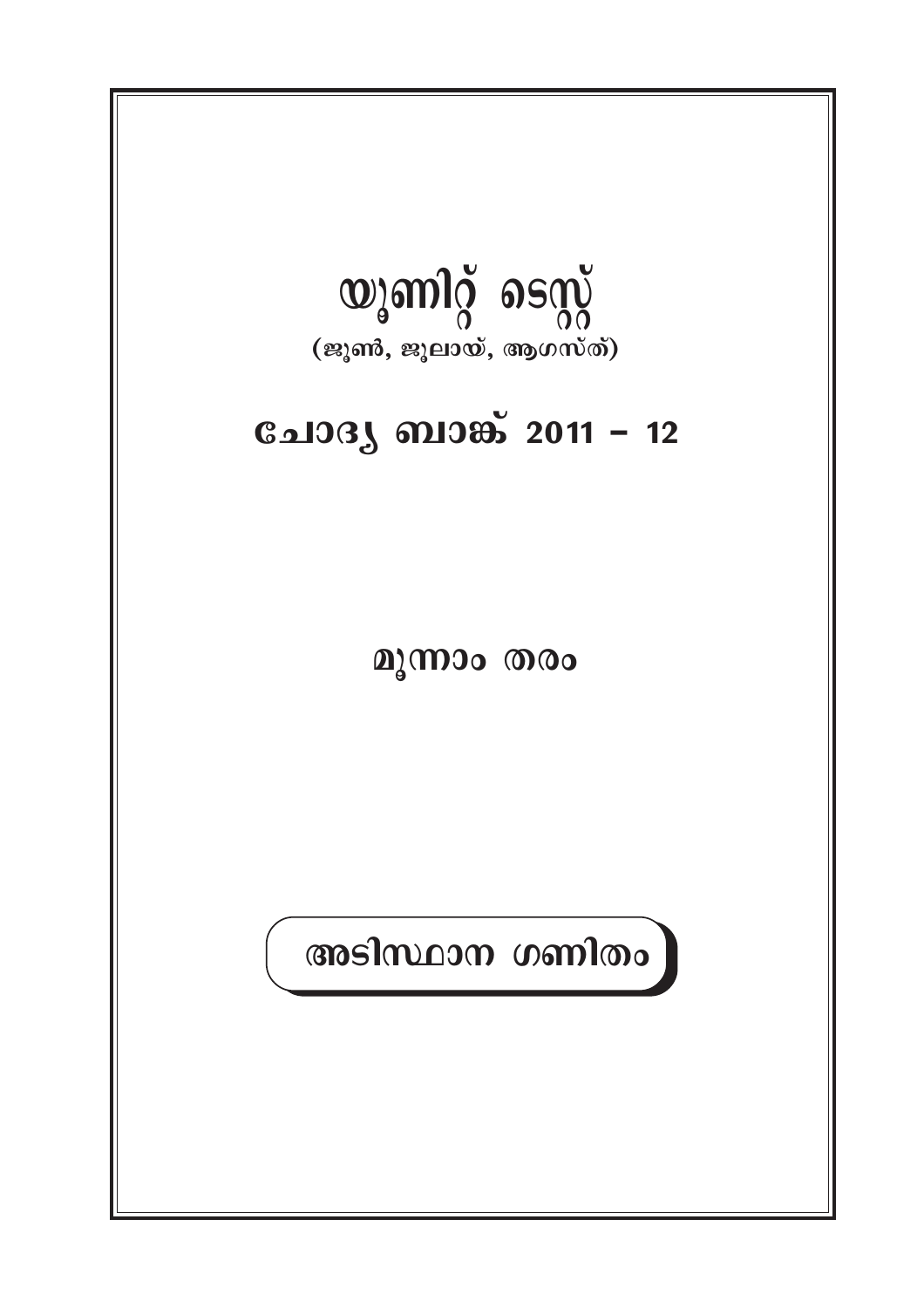# ഉള്ളടക്കം

# മേഖലകൾ/പ്രവർത്തനങ്ങൾ

- 1. സംഖ്യാബോധവും ക്രിയാശേഷികളും (5 പ്രവർത്തനങ്ങൾ )
- 2. പ്രശ്നാപഗ്രഥനം (5 പ്രവർത്തനങ്ങൾ )
- 3. ദത്തങ്ങളുടെ ഉപയോഗം (5 പ്രവർത്തനങ്ങൾ )
- 4. മതിച്ചുപറയലും പ്രവചനവും (5 പ്രവർത്തനങ്ങൾ )
- 5. യുക്തിസമർഥനം (5 പ്രവർത്തനങ്ങൾ )

വിലയിരുത്തൽ സുചകങ്ങൾ ടീച്ചർക്കുള്ള നിർദ്ദേശങ്ങൾ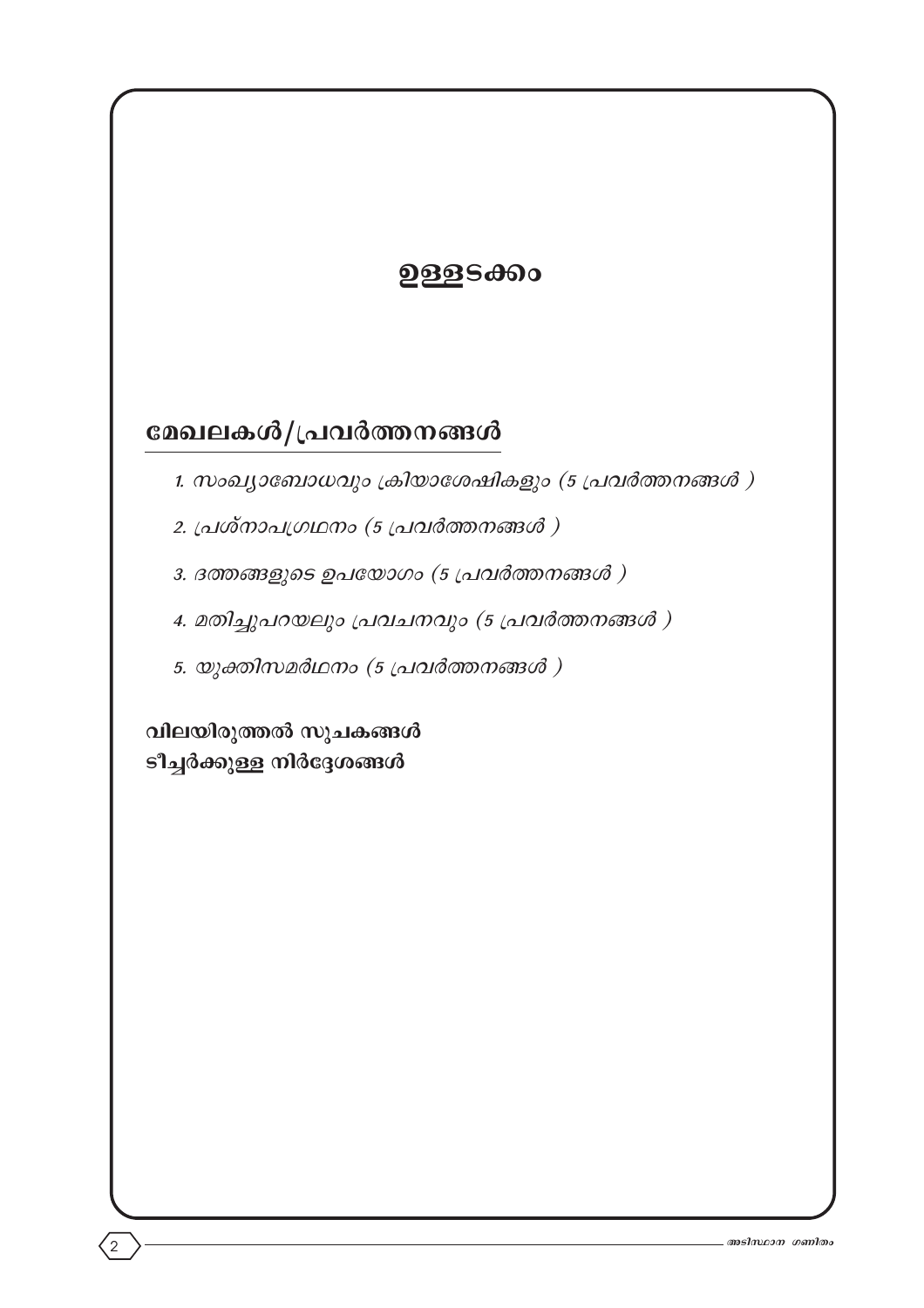# യൂണിറ്റ് ടെസ്റ്റ് (ജൂൺ, ജൂലായ്, ആഗസ്ത്) ചോദ്യ ബാങ്ക് 2011 – 12

മുന്നാം തരം

### അടിസ്ഥാന ഗണിതം

### മേഖല - സംഖ്യാബോധവും ക്രിയാശേഷികളും

### പ്രവർത്തനം 1

1. പഞ്ചായത്ത് തലത്തിലുള്ള കായികമേള നടക്കുകയാണ് വാശിയേറിയ മത്സരങ്ങൾക്കൊടുവിൽ ആദ്യത്തെ 5 സ്ഥാനങ്ങളിലെത്തിയ ടീമുകളുടെ പോയന്റ് നിലവാരം

| ടീം എ                                                  | ടീം ബി | ടീം സി | ടീം ഡി     | ടീം ഇ              |
|--------------------------------------------------------|--------|--------|------------|--------------------|
| 4 നൂറും 3 പത്തും 5  400 ഉം 8ഉം 20 ഉം   500 ന് 55 കുറവ് |        |        | $400 + 82$ | 3 നുറും10 പത്തും 5 |
| ഒന്നും                                                 |        |        |            | ഒന്നും             |
| ഓരോരുത്തരും നേടിയ പോയന്റ് എത്ര? <sup>എ –</sup>         |        |        |            |                    |

സി – (

ഡി – (

෩

ബി –

പോയന്റ് നേടിയ ക്രമത്തിൽ ടീമുകളെ സ്ഥാനക്രമത്തിൽ എഴുതുക.



### പ്രവർത്തനം 2

സ്കൂളിൽ വാർഷികത്തിന് കായിക മത്സരങ്ങൾ നടന്നു. രസകരമായ പല ഇനങ്ങളും ഉണ്ടാ യിരുന്നു. ഒന്നാം ക്ലാസിലെ കുട്ടികൾക്ക് മിഠായി പൊറുക്കൽ മത്സരം നടത്തിയപ്പോൾ മൂന്നാം ക്ലാസു കാർക്ക് മഞ്ചാടി പെറുക്കലായിരിന്നു. ഒന്നും, രണ്ടും മൂന്നും സ്ഥാനക്കാർക്ക് സമ്മാനമുണ്ട്.ആ ദ്യത്തെ അഞ്ചാസ്ഥാനക്കാർ ശേഖരിച്ച മിഠായികളുടെ എണ്ണം ടീച്ചർ ഉറക്കെ പറഞ്ഞത് ഇങ്ങനെയാ ണ്.

മീനാക്ഷി : 38+73; നന്ദന : 60 ഉം 40ഉം 8 ഉം; സമീറ : 150 ന് 36 കുറവ്; നാൻസി : 9 പത്തും ഒൻപതും; അനുശ്രി : 83+20

ഒന്നാം സ്ഥാനം ആർക്ക്  $\rightarrow$ രണ്ടാം സ്ഥാനം  $\rightarrow$ മൂന്നാം സ്ഥാനം  $\rightarrow$ അഞ്ചാം സ്ഥനത്തെത്തിയത് ആര്  $\rightarrow$ 

എത്ര മഞ്ചാടി കൂടി കിട്ടിയിരുന്നെങ്കിൽ അഞ്ചാം സ്ഥാനക്കാരിക്ക് സമ്മാനം കിട്ടുമായി

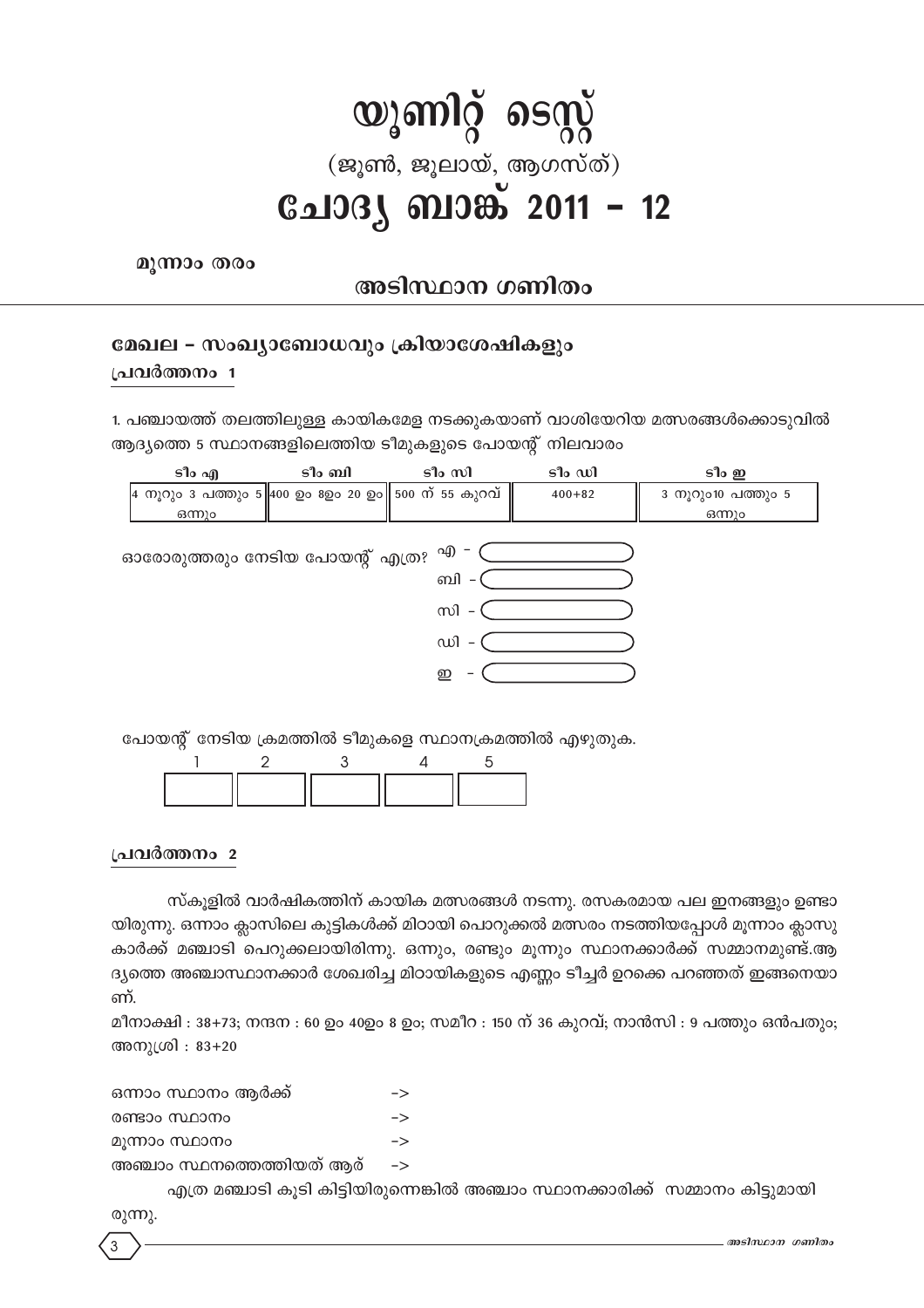### പ്രവർത്തനം 3

സ്കൂളിൽ ഗണിത ക്ലബ്ബിന്റെ ആഭിമുഖ്യത്തിൽ ഒരുഗണിത മാസിക നിർമ്മിക്കാൻ തീരുമാ നിച്ചു.അതിന്റെ ചുമതല ആഷിക്കിനെ ഏൽപ്പിച്ചു.അവൻ ദീപക്കിനേയും കൂട്ടി സാധനങ്ങൾ വാങ്ങാൻ കടയിലെത്തി. ആകെ 123/-രൂപയായി. സ്കൂളിലെത്തിയ അവർ ക്ലാസിൽ കണക്കവതരിപ്പിച്ചത് പല തരത്തിലാണ്. ഏതൊക്കെ തരത്തിലായിരിക്കും. ചിത്രത്തിലെ കളങ്ങൾ പൂർത്തിയാക്കു.



### പ്രവർത്തനം 4

ക്ലാസിൽമുറിയിൽ ടീച്ചർ നിരവധി ചാർട്ടുകളിൽ ഗണിതകാര്യങ്ങൾ എഴുതി തുക്കിയിട്ടി രുന്നു ഒന്നിൽ 75 എന്ന സംഖ്യയെ പല തരത്തിൽ വ്യഖ്യാനിക്കാനായാണ് വരച്ചുവച്ചിട്ടുള്ളത് .കൃഷ്ണ അത് തന്റെ നേട്ടുബുക്കുകളിൽ പകർത്തി വിട്ടുപോയ കളങ്ങൾ പൂർത്തിയാക്കാൻ അവളെ സഹായിക്കു.

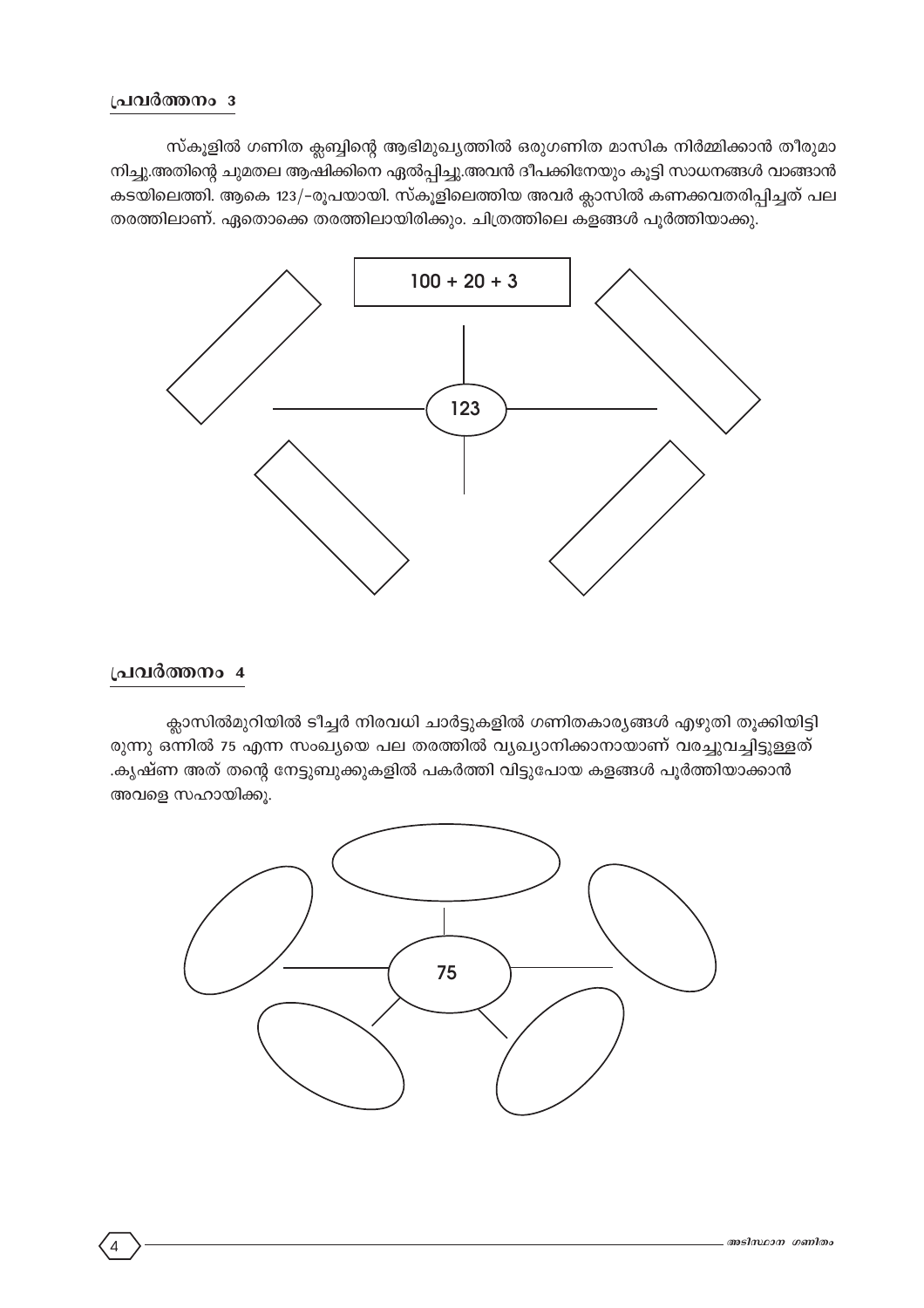കലാമത്സരങ്ങൾ അവസാനിക്കാറായി. ഇതുവരെയായി ഓരോ ടീമും നേടിയ പോയന്റ് എത്ര യാണെന്ന് അവരുടെ ലീഡർമാർ ഇവിടെ വന്ന് പറയുന്നതാണ്. മോഹനൻമാസ്റ്റർ മൈക്കിലൂടെ വിളിച്ചു പറഞ്ഞു. ലീഡർമാർ പറഞ്ഞത് ഇങ്ങനെയാണ്.



ഓരോ ടീമും നേടിയ പോയിന്റ് എത്ര?



ടീമുകളെ സ്ഥാനക്രമത്തിൽ എഴുതാമോ?

| ഒന്നാം സ്ഥാനം  |  |
|----------------|--|
| രണ്ടാം സ്ഥാനം  |  |
| മൂന്നാം സ്ഥാനം |  |
| നാലാം സ്ഥാനം   |  |
| അഞ്ചാം സ്ഥാനം  |  |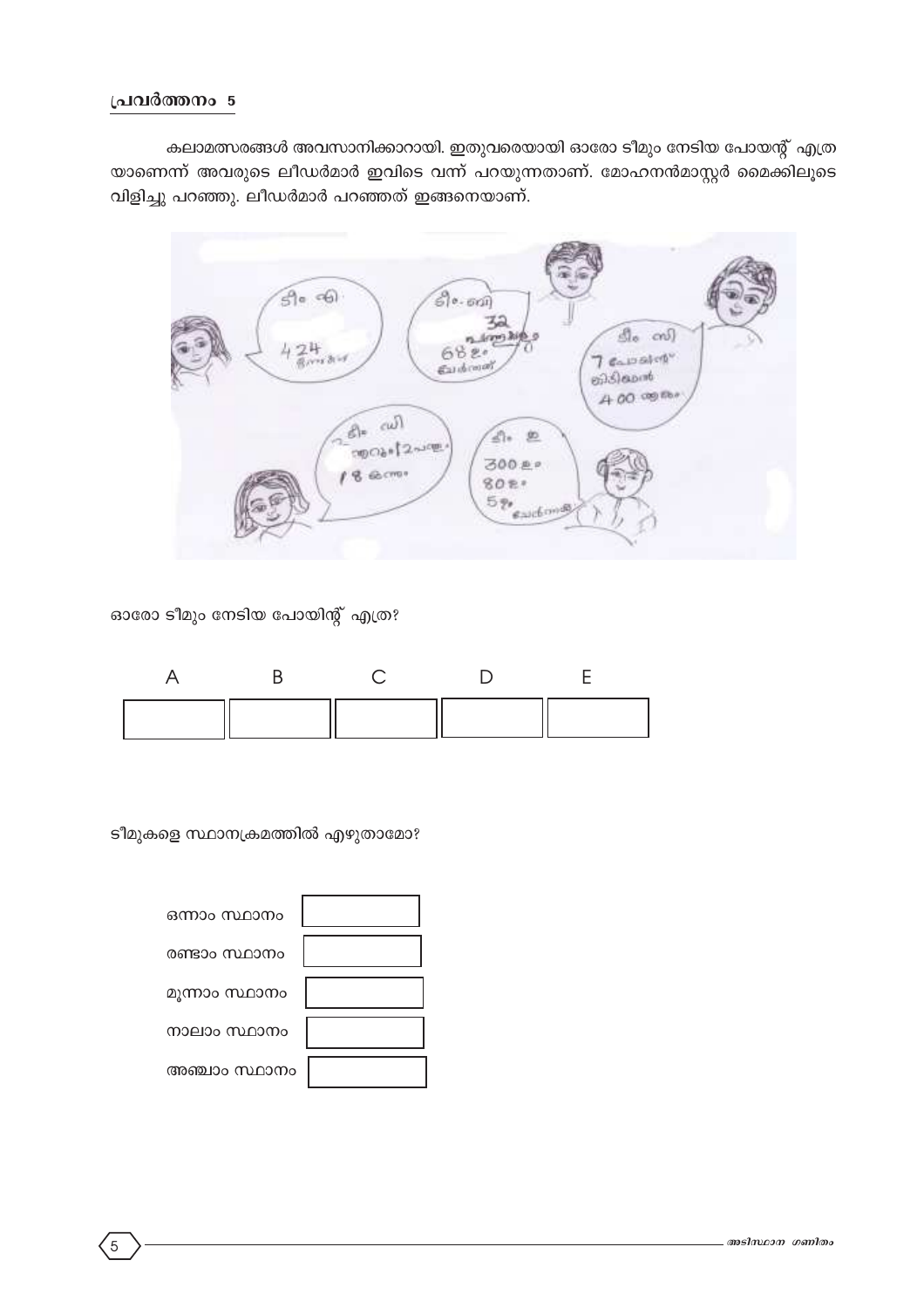### **പ്രവർത്തനം** 1

#### സൂചകങ്ങൾ

| ->സംഖ്യകളെ താരതമ്യം ചെയ്യുന്നു            | 4/3/2/1 |
|-------------------------------------------|---------|
| -> സംഖ്യകളുടെ പരസ്പര ബന്ധം കണ്ടെത്തുന്നു. | 4/3/2/1 |
| –> സംഖ്യകളെ ക്രമീകരിക്കുന്നു              | 4/3/2/1 |

### **പ്രവർത്തനം** 2

### സൂചകങ്ങൾ

| -> സംഖ്യകളെ താരതമ്യം ചെയ്യുന്നു | 4/3/2/1 |
|---------------------------------|---------|
|---------------------------------|---------|

- $\rightarrow$  സംഖൃകളുടെ പരസ്പര ബന്ധം കണ്ടെത്തുന്നു.  $\qquad\qquad 4/3/2/1$
- $\rightarrow$  അനുയോജ്യമായ ക്രിയ ചെയ്ത് ഉത്തരത്തിലെത്തിച്ചേരുന്നു 4/3/2/1

#### **പ്രവർത്തനം** 3

#### സുചകങ്ങൾ

| -> സംഖ്യകളുടെ പരസ്പര ബന്ധം കണ്ടെത്തുന്നു. | 4/3/2/1 |
|-------------------------------------------|---------|
| –> സംഖ്യകളെ വ്യാഖ്യാനിക്കുന്നു            | 4/3/2/1 |

#### **പ്രവർത്തനം** 4

സുചകങ്ങൾ

| -> സംഖ്യകളുടെ പരസ്പര ബന്ധം കണ്ടെത്തുന്നു. | 4/3/2/1 |
|-------------------------------------------|---------|
| –> സംഖ്യകളെ വ്യാഖ്യാനിക്കുന്നു            | 4/3/2/1 |

### **പ്രവർത്തനം** 5

### സൂചകങ്ങൾ

| -> സംഖ്യകളെ താരതമ്യം ചെയ്യുന്നു           | 4/3/2/1 |
|-------------------------------------------|---------|
| -> സംഖ്യകളുടെ പരസ്പര ബന്ധം കണ്ടെത്തുന്നു. | 4/3/2/1 |
| –> സംഖ്യകളെ ക്രമീകരിക്കുന്നു              | 4/3/2/1 |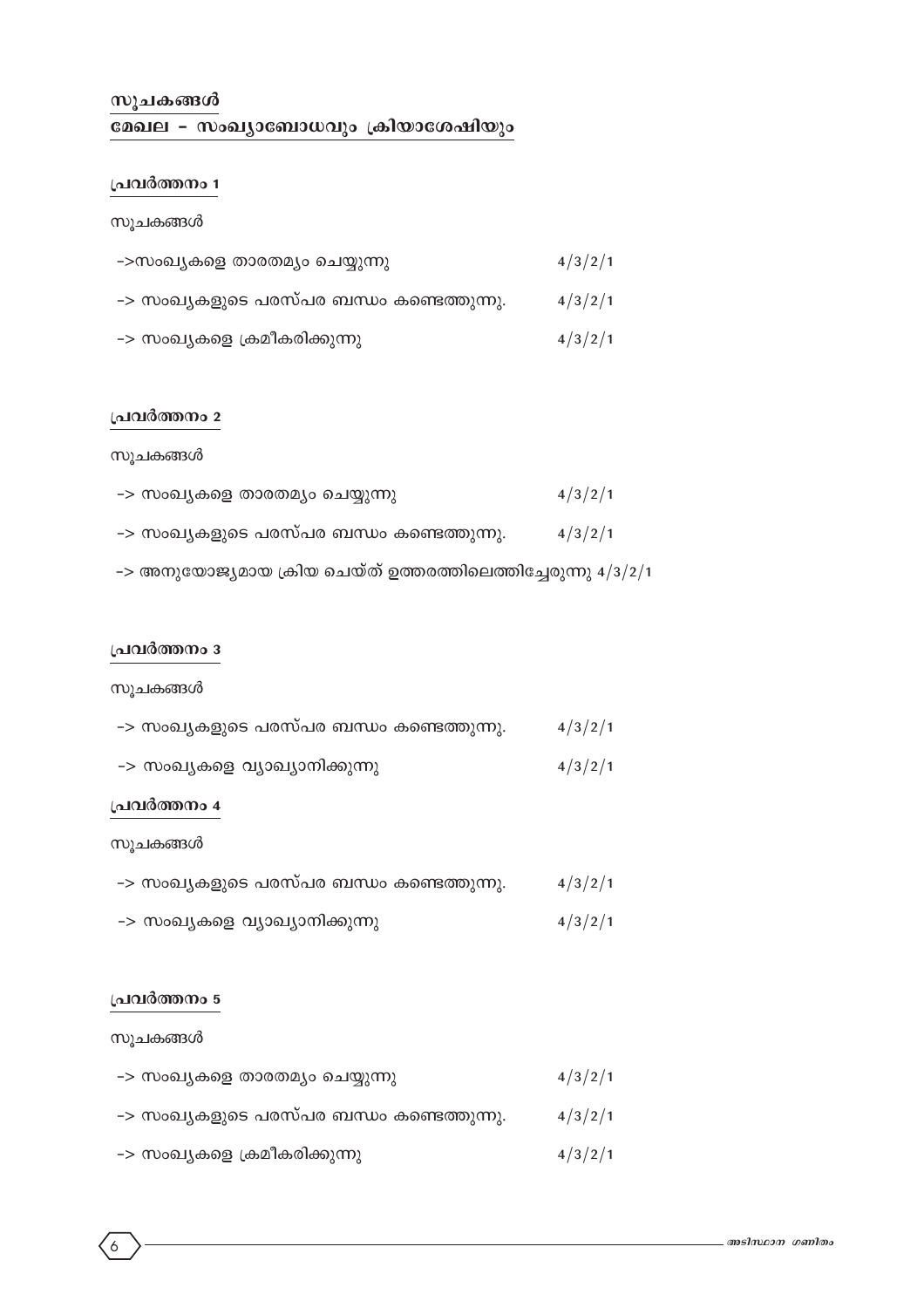### മേഖല - പ്രശ്നാപഗ്രഥനം

### പ്രവർത്തനം – 1

1. ഓണം ആഘോഷിക്കാനായി മാമൻ വന്നതാണ്. അപ്പുവിന് സമ്മാനങ്ങളും ഉടുപ്പുകളും കൊണ്ടു വന്നിരുന്നു.

ഇനിയെന്താ വേണ്ടത് മാമൻ ചോദിച്ചു.

എനിക്ക് ബാഗും പേനയും വേണം, അവൻ പറഞ്ഞു

ശരി നമുക്ക് ടൗണിലേക്ക് പോകാം

അവർ കടയിലേക്ക് ചെന്നു. 2 നോട്ടുബുക്കുകളും ബാഗും പേനയും വാങ്ങി. 300 രൂപ നൽകി

| വിലവിവര പട്ടിക |                                                           |  |  |
|----------------|-----------------------------------------------------------|--|--|
| കുട            |                                                           |  |  |
| ബാഗ്           | – 200 രൂപ<br>– 165 രൂപ<br>– 15 രൂപ<br>– 10 രൂപ<br>– 3 രൂപ |  |  |
| നോട്ട് ബുക്ക്  |                                                           |  |  |
| പേന            |                                                           |  |  |
| പെൻസിൽ         |                                                           |  |  |
| മഷി            | - 20 രൂപ                                                  |  |  |
|                |                                                           |  |  |

കടക്കാരൻ ബാക്കി അപ്പുവിന്റെ കയ്യിലാണ് കൊടുത്തത്. ഏതൊക്കെ നോട്ടുകളും നാണയങ്ങളു മാവും കിട്ടിയിരിക്കുക.

### പ്രവർത്തനം 2

പരിസ്ഥിതി ദിനാചരണവും ലോകവനവർഷവും വിദ്യാലയത്തിൽ ചെടികൾ വിതരണം ചെയ്തുകൊണ്ടാണ് തുടങ്ങിയത് .വിദ്യാലയത്തിലെ ഓരോകുട്ടിക്കും ഓരോ മരത്തെെ നൽകി .ബാ ക്കിയുള്ളവ വിദ്യാലയങ്ങളിലും പരിസരങ്ങളിലും നടുന്നതിനായി 2 പേരെ ജോലിക്കു നിർത്തി .ഒ രാൾക്ക് കൂലിയായി 175 രൂപ നൽകണം. ഭക്ഷണത്തിന് 50 രൂപയും .

ഹെഡ്മാസ്റ്റർ ചെലവിനായി 500രൂപ നൽകി. ബാക്കി വരുന്നത് എത്ര രൂപയാണെന്ന് കണ്ടെത്തുക ?

### പ്രവർത്തനം 3

ശക്തമായ കാറ്റിലും മഴയിലും ഏലമല പഞ്ചായത്തിലെ നിരവധിവീടുകൾ തകരുകയും കൃഷി നാശം സംഭവിക്കുകയും ചെയ്തു.ഒന്നാം വാർഡിലാണ് കൂടുതൽ കൃഷിനാശം വന്നത്. തെങ്ങു കൾ അനവധി പൊട്ടി വീണു. സഹായമായി കൃഷിഭവനിൽ നിന്നും ഒന്നാം വാർഡിലേക്ക് 320 തെങ്ങിൻ തൈകൾ കിട്ടി.438 മുതൽ 460 വരെയുള്ളവിട്ടു നമ്പറുകാർക്ക് അവ നൽകി.438 മുതൽ 447 വരെയുള്ള വിട്ടുകാർക്ക് 10 തൈകൾ വീതം നൽകി. തുടർന്നുള്ള 10 വീട്ടുകാർക്ക് 5 വീതം തൈകൾ നൽകി.ബാക്കി തൈകൾ മറ്റുള്ളവർക്കും.

മറ്റുള്ളവർക്ക് എത്ര തൈകൾ ഉണ്ടായിരുന്നു.

### പ്രവർത്തനം 4

പുഷ്പ ഫല സസ്യ പ്രദർശന നഗരിയിലെത്തിയ ജാൻസി പച്ചക്കറി വിത്തുകൾ വാങ്ങാൻ തീരുമാനിച്ചു.ക്ലാസ് ടീച്ചർ വീടുകളിൽ കഷി നടത്തേണ്ടതിന്റെ ആവശ്യകതയെ കുറിച്ച് ക്ലാസിൽ ഒത്തിരി പറഞ്ഞിരുന്നു. വിലവിവര പട്ടിക നോക്കി 3 പാക്കറ്റ് വെണ്ട വിത്ത് അവൾ വാങ്ങി.

അതെന്താ മോളെ വെണ്ട വിത്തു മാത്രം വാങ്ങിയത് ? മറ്റുള്ളവ കൂടി വാങ്ങാമായിരുന്നില്ലെ? അമ്മ ചോദിച്ചു.

ശരിയാണെന്ന് അവൾക്കും തോന്നി. രണ്ടു പാക്കറ്റ് വെണ്ട വിത്ത് തിരിച്ചു നൽകി അതിന്റെ വിലക്ക് തുല്യമായ മറ്റ് 3 തരം വിത്തുകൾ വാങ്ങി.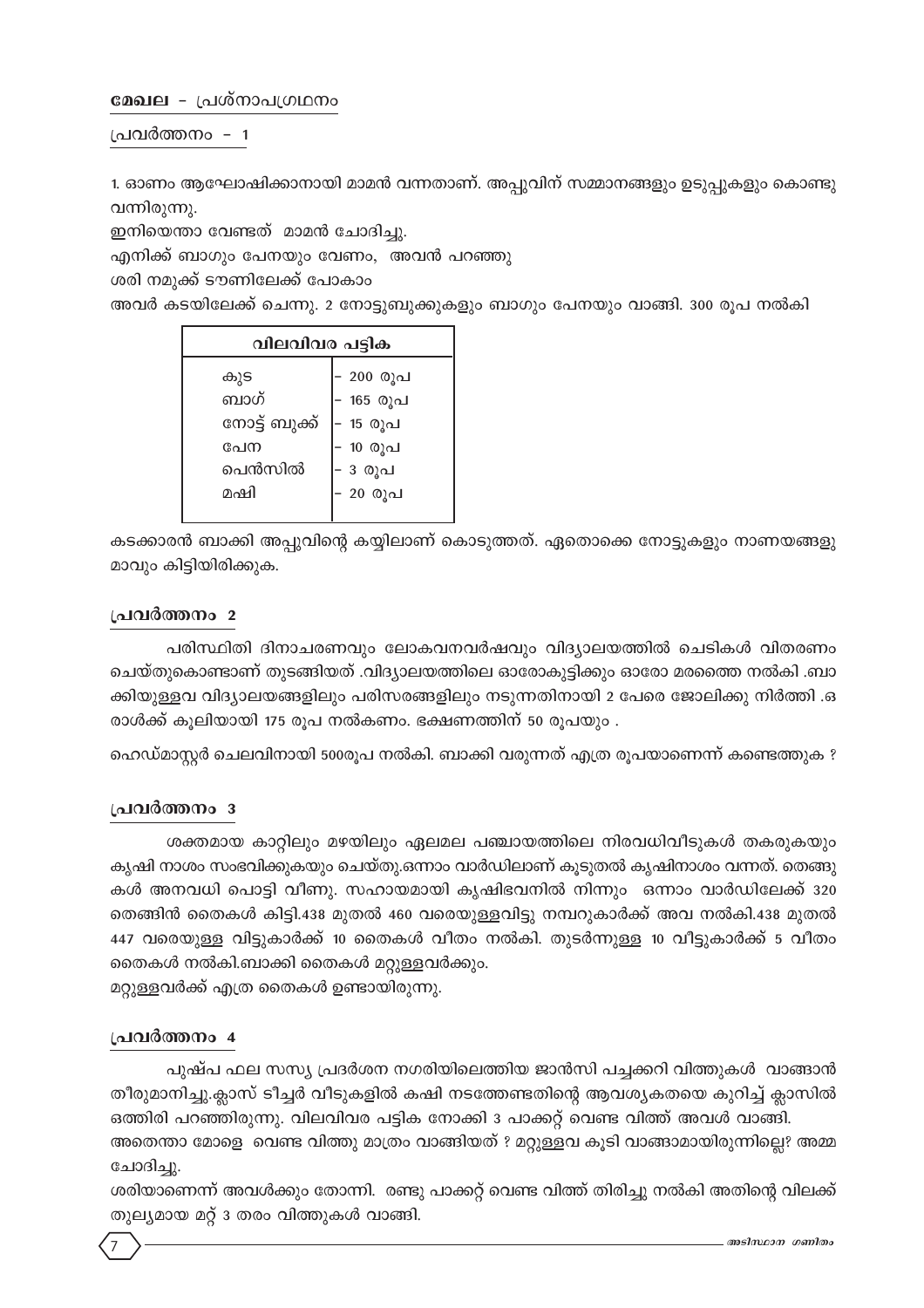### വിത്തുകളുടെ വിലവിവരം

| ഇനം            | വില $(1 \text{ and } 0)$ |
|----------------|--------------------------|
| വെണ്ട്         | 25 രൂപ                   |
| ചീര            | 10രൂ. 50പൈസ              |
| വെള്ളരി        | 5 രുപ                    |
| മത്തൻ          | 7രൂപ 50ൈപസ               |
| കുമ്പളം<br>പയർ | 14രൂപ 50ൈപസ              |
|                | 10 രൂപ                   |

ജാൻസി ഏതൊക്കെ വിത്തുകളാവും വാങ്ങിയിരിക്കുക?

### പ്രവർത്തനം - 5

ആവണിയും ആതിരയും ഇരട്ട സഹോദരിമാരാണ്. സ്കൂൾ തുറന്ന ദിവസം മുതൽ കിട്ടിയ നാണയങ്ങളും നോട്ടുകളും സമ്പാദ്യപ്പെട്ടിയിലുണ്ടായിരുന്നു. ഓണക്കോടി വാങ്ങണം. പെട്ടി തുറന്ന് അവർ സമ്പാദ്യം എണ്ണി തിട്ടപ്പെടുത്തി.

|      | 100 രൂപ | 50 രൂപ | 20 രൂപ | 10 രൂപ | 5 രൂപ  |
|------|---------|--------|--------|--------|--------|
| ആവണി | 3എണ്ണം  | 1എണ്ണാ | 5എണ്ണം | 3എണ്ണം | 4എണ്ണം |
| ആതിര | 2എണ്ണം  | 3എണ്ണം | 4എണ്ണം | 7എണ്ണം | 2എണ്ണം |

ആരുടെ കൈവശമാണ് കൂടുതൽ രൂപയുള്ളത്. രണ്ടു പേരുടെ കൈവശവും തുക ഒരേപോലെയാകാൻ ആര്, ആർക്ക് എത്ര രൂപ നൽകണം?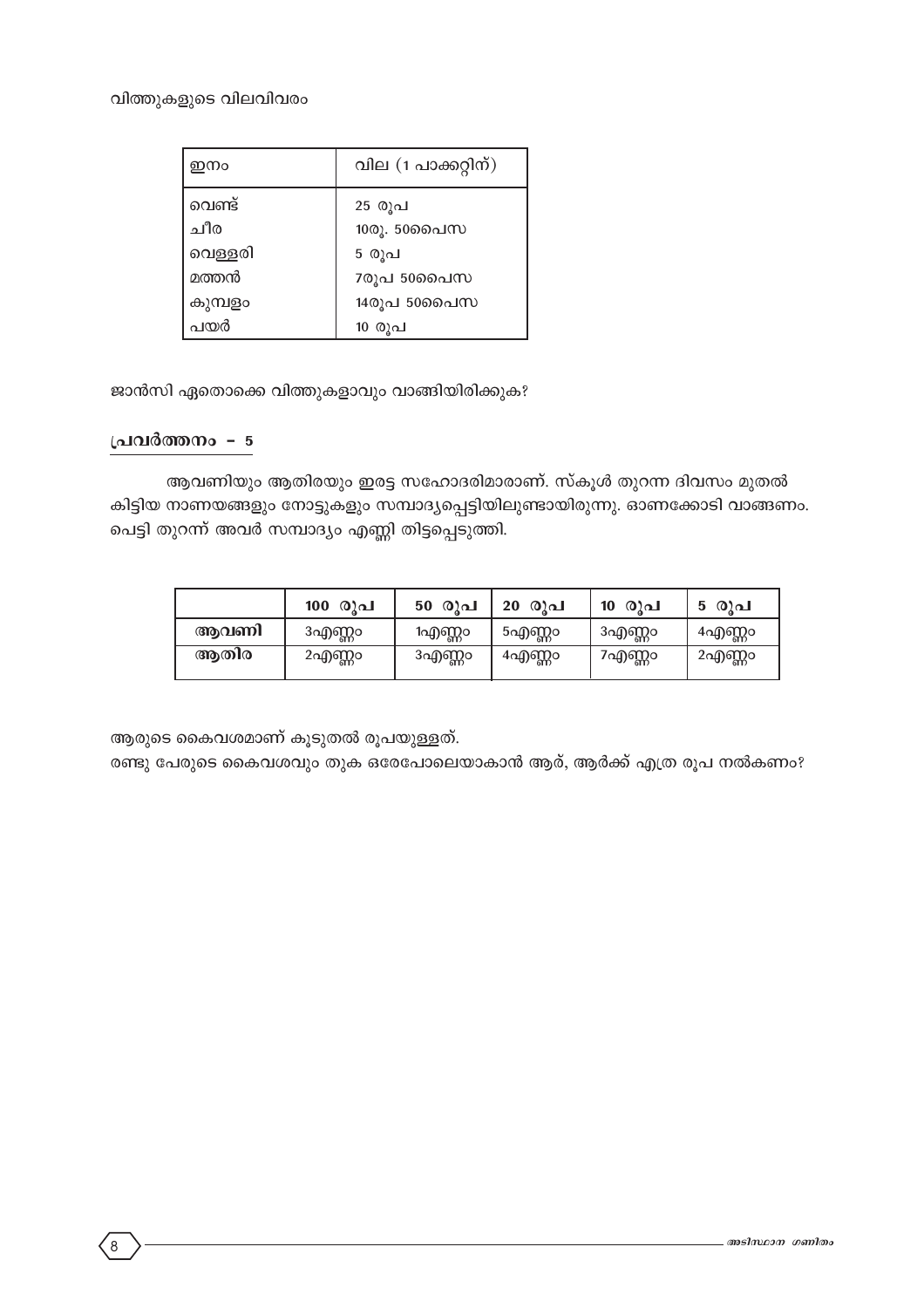## മേഖല - പ്രശ്നാപഗ്രഥനം

### സൂചകങ്ങൾ

### **{പവർത്തനങ്ങൾ** 1

| 1. പ്രശ്നം കൃത്യമായി നിർണ്ണയിച്ചിട്ടുണ്ട്                  | 4/3/2/1 |
|------------------------------------------------------------|---------|
| 2. പ്രശ്ന പരിഹാരത്തിന് അനുയോജ്യമായ വഴി കണ്ടെത്തിയിട്ടുണ്ട് | 4/3/2/1 |
| 3. പ്രശ്നം പരിഹരിക്കാൻ സാധിച്ചിട്ടുണ്ട്                    | 4/3/2/1 |
| പ്രവർത്തനങ്ങൾ 2                                            |         |
| 1. പ്രശ്നം കൃത്യമായി നിർണ്ണയിച്ചിട്ടുണ്ട്                  | 4/3/2/1 |
| 2. പ്രശ്ന പരിഹാരത്തിന് അനുയോജ്യമായ വഴി കണ്ടെത്തിയിട്ടുണ്ട് | 4/3/2/1 |
| 3. പ്രശ്നം പരിഹരിക്കാൻ സാധിച്ചിട്ടുണ്ട്                    | 4/3/2/1 |
| പ്രവർത്തനങ്ങൾ ദ                                            |         |
| 1. പ്രശ്നം കൃത്യമായി നിർണ്ണയിച്ചിട്ടുണ്ട്                  | 4/3/2/1 |
| 2. പ്രശ്ന പരിഹാരത്തിന് അനുയോജ്യമായ വഴി കണ്ടെത്തിയിട്ടുണ്ട് | 4/3/2/1 |
| 3. പ്രശ്നം പരിഹരിക്കാൻ സാധിച്ചിട്ടുണ്ട്                    | 4/3/2/1 |
| പ്രവർത്തനങ്ങൾ 4                                            |         |
| 1. പ്രശ്നം കൃത്യമായി നിർണ്ണയിച്ചിട്ടുണ്ട്                  | 4/3/2/1 |
| 2. പ്രശ്ന പരിഹാരത്തിന് അനുയോജ്യമായ വഴി കണ്ടെത്തിയിട്ടുണ്ട് | 4/3/2/1 |
| 3. പ്രശ്നം പരിഹരിക്കാൻ സാധിച്ചിട്ടുണ്ട്                    | 4/3/2/1 |
| പ്രവർത്തനങ്ങൾ 5                                            |         |
| 1. പ്രശ്നം കൃത്യമായി നിർണ്ണയിച്ചിട്ടുണ്ട്                  | 4/3/2/1 |
| 2. പ്രശ്ന പരിഹാരത്തിന് അനുയോജ്യമായ വഴി കണ്ടെത്തിയിട്ടുണ്ട് | 4/3/2/1 |
| 3. പ്രശ്നം പരിഹരിക്കാൻ സാധിച്ചിട്ടുണ്ട്                    | 4/3/2/1 |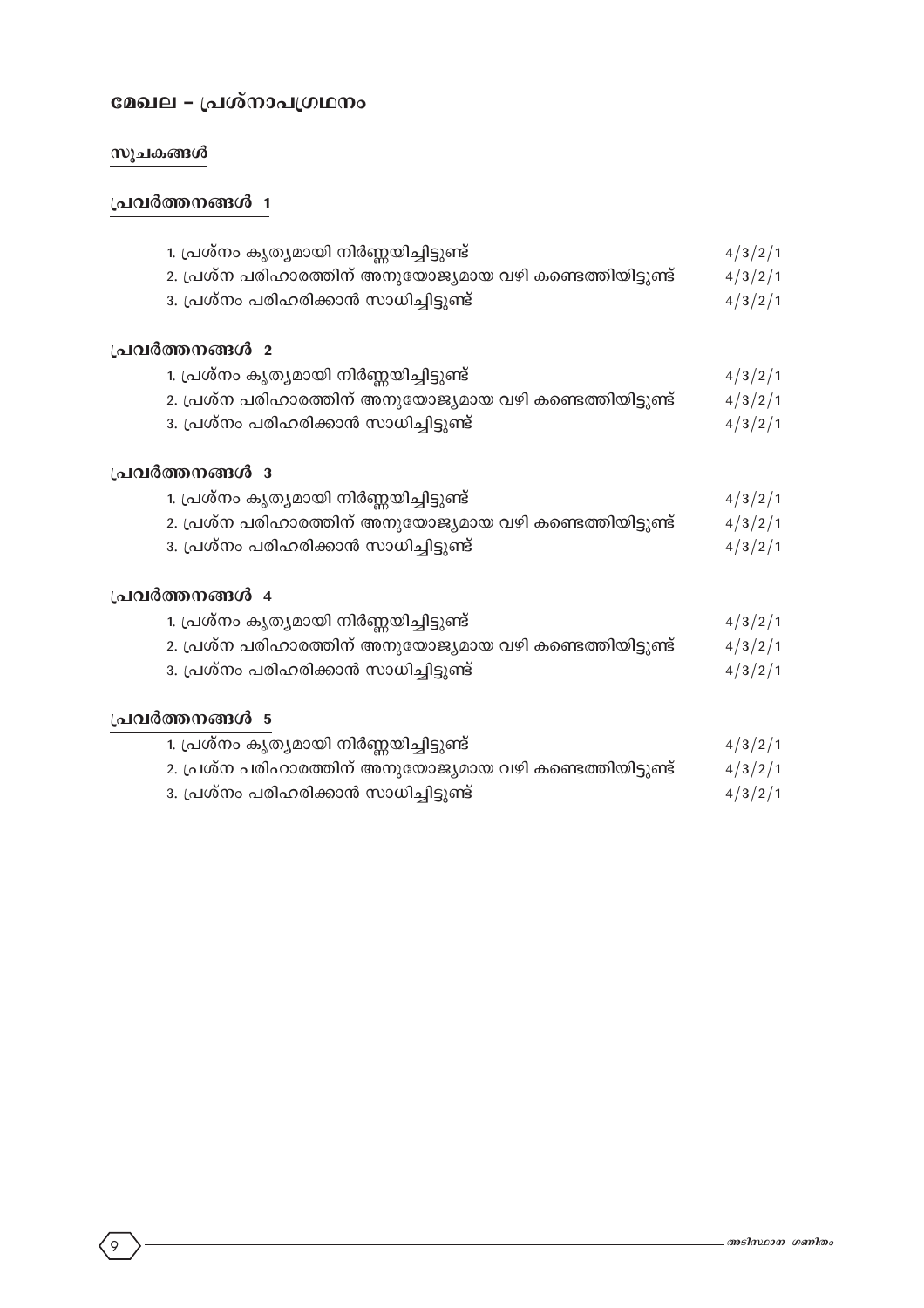### മേഖല - ദത്തങ്ങളുടെ ഉപയോഗം

### പ്രവർത്തനം 1

മീനുവും അച്ഛനും അമ്മയും കൂടി ഓണക്കോടി വാങ്ങാൻ പട്ടണത്തിലെത്തി. ഫാൻസി സാധനങ്ങൾ വിൽക്കുന്ന കടകളുടെ മുന്നിലെത്തിയപ്പോൾ വളയും മാലയും കമ്മലും പാവയും വേണമെന്ന് അമ്മു വാശി പിടിച്ചു. ഏത് കടയിലാണ് വിലക്കുറവ് അവിടെ നിന്ന് വാങ്ങാമെന്ന് അച്ഛൻ മീനുവിലോട് പറഞ്ഞു. മീനു രണ്ട് കടകളിലേയും വില വിവരപട്ടിക പരശോധിച്ചു. ഓരോ ഇനവും ഏത് കടയിൽ നിന്ന് വാങ്ങുന്നതാണ് ലാഭകരം. നിങ്ങൾ മീനുവിനെ സഹായിക്കൂ?

| മണവാട്ടി സ്റ്റോർ |               |  |
|------------------|---------------|--|
| ഇനം              | വില           |  |
| കമ്മൽ            | $25 \Omega$   |  |
| പാവ              | $30 \Omega$   |  |
| മാല              | 17 $\omega$   |  |
| വള               | $5 \Omega$    |  |
| ബോൾ              | $5 \Omega$    |  |
| റിബ്ബൺ           | $10 \ \Omega$ |  |
| ഹെയർ പിൻ         | 5.<br>രു      |  |

| മൈലാഞ്ചി സ്റ്റോർ |                |  |  |
|------------------|----------------|--|--|
| ഇനം              | വില            |  |  |
| വള               | 8 (0)          |  |  |
| ഹെയർ പിൻ         | $4 \Omega$     |  |  |
| ബോൾ              | $10 \ \Omega$  |  |  |
| കമ്മൽ            | 19 $\omega$    |  |  |
| പാവ              | $34 \Omega$    |  |  |
| റിബ്ബൺ           | 12 $\omega$    |  |  |
| മാല              | $\omega$<br>20 |  |  |

### പ്രവർത്തനം 2

രാമപുരം സ്കൂളിലെ ഹരിത ക്ലബ്ബിന്റെ ആഭിമുഖ്യത്തിൽ സ്കുളിൽ ഓണം റംസാൻ വിൽപന മേള സംഘടിപ്പിച്ചു.പച്ചകറികളും പഴങ്ങളും വിൽപനക്കായി ഒരുക്കിയിട്ടുണ്ട്.സ്റ്റാളിനു മുന്നിൽ പ്രദർശിപ്പിച്ച വില വിവരപ്പട്ടിക നോക്കു

| ഇനം           | വില(കി.ഗ്രാം) |
|---------------|---------------|
| ചീര           | $10 \Omega$   |
| വെണ്ട         | 32 Q)         |
| ကၾေပဒ         | $24 \Omega$   |
| മുരിങ്ങാക്കായ | $40 \Omega$   |
| ഏത്തപ്പഴം     | $35 \Omega$   |
| പയർ           | $29 \Omega$   |
| ഓറഞ്ച്        | $48 \Omega$   |
| വെള്ളരി       | $20 \Omega$   |
| പേരക്ക        | $25 \Omega$   |
| ചെറുപഴം       | $29 \Omega$   |

നിധിൻ വിലവിവര പട്ടിക നോക്കി കി ഗ്രാമിന് 30രുപയിൽ കുറവുള്ള പഴങ്ങൾ 1 കി ഗ്രാം വീതം വാങ്ങാൻ തീരുമാനിച്ചു.

-> ഏതൊക്കെ പഴങ്ങളായിരിക്കും അവൻ വാങ്ങിയത്?

-> പഴങ്ങൾ വാങ്ങാൻ അവന് എത്ര രൂപ ചെലവാകും ?

### പ്രവർത്തനം 3

ഹരിതവിദ്യാലയം പരിപാടിയുടെ ഭാഗമായി സ്കൂളിൽ പച്ചക്കറിയുടെ വിളവെടുപ്പ് നട ത്തി. വിളവെടുത്ത പച്ചക്കറികൾ നിധിനും കുട്ടുകാരും ഹരിത സ്കാളിൽ വിൽപന നടത്തി. താഴെ കൊടുത്തിരിക്കുന്ന ഇനങ്ങളാണ് വിൽപന നടത്തിയത്.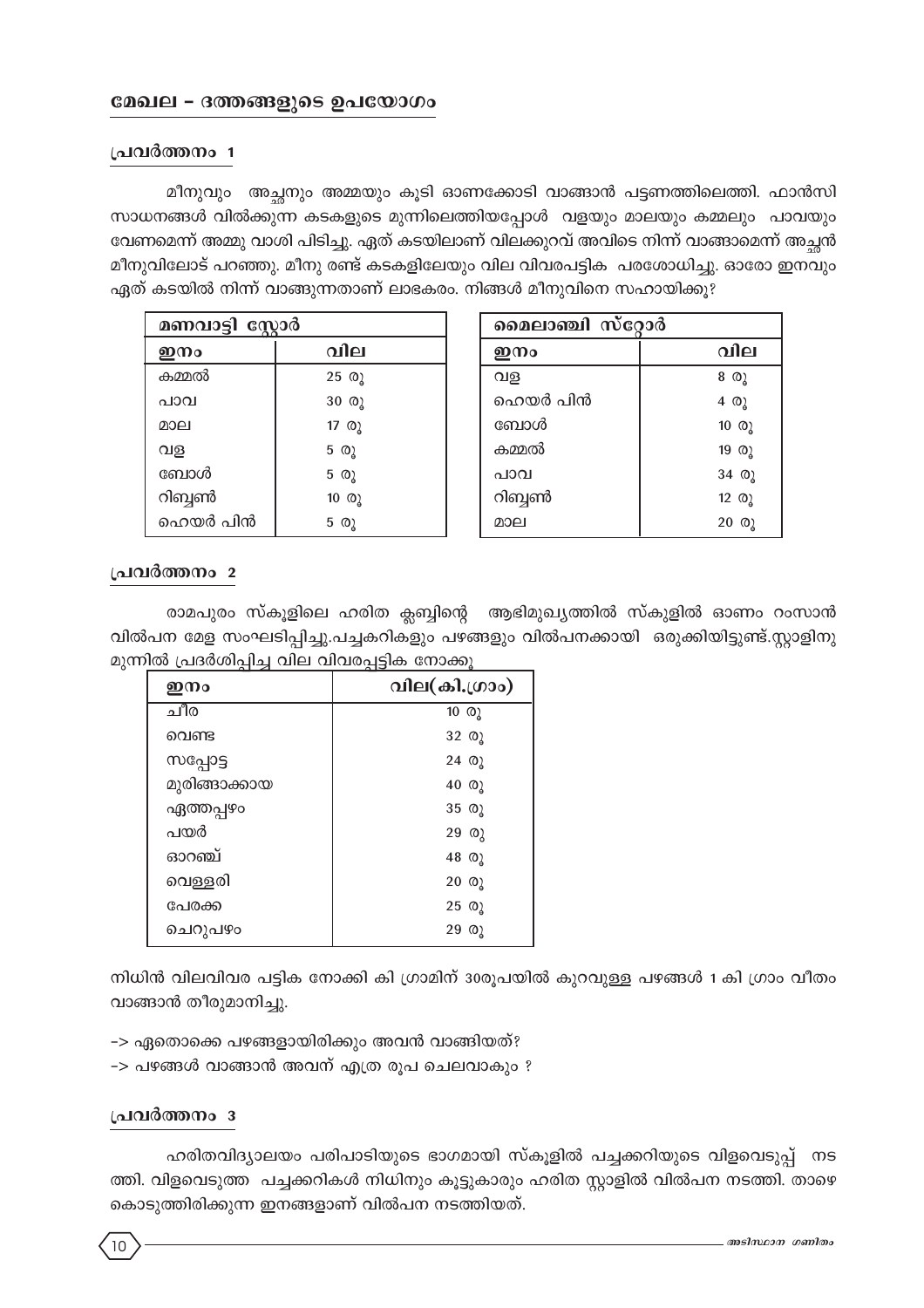| ഇനം      | 'കി ഗ്രാമിന് വില | അളവ്        | ആകെ വില |
|----------|------------------|-------------|---------|
| ചീര      | $10 \Omega$      | 10 കി ഗ്രാം | 100 രൂപ |
| വെണ്ടക്ക | $30 \Omega$      | 5 കി ഗ്രം   | 150 രൂപ |
| പയർ      | $40 \Omega$      | 4 കി ഗ്രാം  | 160 രൂപ |
| വെള്ളരി  | 15 $\omega$      | 15 കി ഗ്രം  | 225 രൂപ |

->ഏറ്റവും കൂടുതൽ രൂപ ലഭിച്ചത് ഏതിനത്തിനാണ്.

-> ഏറ്റവും കുറവ് അളവിൽ ലഭിച്ച ഇനം ഏതാണ്

-> ഏറ്റവും കൂടുതൽ അളവിൽ ലഭിച്ച ഇനം ഏതാണ്.

### പ്രവർത്തനം 4

അന്താരാഷ്ട്ര വനവർഷത്തോടനുബന്ധിച്ച് കൃഷ്ണപുരം സ്കൂളിൽ വൃക്ഷതൈകൾ വിതരണത്തിനെത്തി .1 മുതൽ 4 വരെ ക്ലാസുകളിലേക്ക് താഴെ കൊടുത്തിരിക്കുന്നരീതിയിലാണ് തൈകൾ വിതരണം ചെയ്തത്.

| ക്ലാസ്സ് | മാവ് | പ്ലാവ് | തേക്ക് | നെല്ലി |
|----------|------|--------|--------|--------|
|          | 16   |        | 10     | 17     |
| 2        | 12   | 10     | 13     | 11     |
| 3        | 15   | 12     | 9      | 16     |
| 4        | 12   | 14     | 11     | 12     |

->ഏറ്റവും കൂടുതൽ നെല്ലി തൈകൾ കിട്ടിയ ക്ലാസ് ?.

-> ഏറ്റവും കൂടുതൽ ചെടികൾ കിട്ടിയ ക്ലാസ് ?

-> മൂന്നാം ക്ലാസിൽ എത്ര തേക്കിൻ തൈകൾ കിട്ടിയിട്ടുണ്ട് ?

-> ഏറ്റവും കുറവ് വിതരണം ചെയ്തത് ഏതിനമാണ് ?

### പ്രവർത്തനം 5

അപ്പുവും അച്ഛനും അമ്മയും അനുജത്തിയും കൂടി ഓണക്കോടി വാങ്ങാൻ നഗരത്തിലെ തുണിക്കടയിലെത്തി. കടയിൽ നല്ല തിരക്കായിരുന്നു. അവർ സാധനങ്ങൾ വാങ്ങി അവർക്ക് കിട്ടിയ ബില്ലുനോക്കു.

| ouv<br>നിറം ടെക്സൈറ്റൽസ് |                            |                |                   |  |
|--------------------------|----------------------------|----------------|-------------------|--|
| ബില്ല് നമ്പർ :684        |                            |                | തിയ്യതി: 17/08/11 |  |
| ഇനം                      | വില                        | എണ്ണം          | ആകെ               |  |
| സാരി                     | 250 $\omega$               |                | 250 രൂപ           |  |
| ഉടുപ്പ്                  | $276 \; \text{\o}$         |                | 276 രൂപ           |  |
| ബ്ലൗസ്                   | $84 \quad \textcircled{2}$ | $\overline{2}$ | 168 രുപ           |  |
| മുണ്ട്                   | 185 $\omega$               |                | 185 രൂപ           |  |
| ടീ ഷർട്ട്                | 120                        |                | 120 രൂപ           |  |
| ആകെ                      |                            |                | 999 രൂപ           |  |

-> വിലകുടിയ ഇനമേത്

-> മുണ്ടിനേക്കാൾ വിലകൂടിയ ഇനങ്ങളേതൊക്കെ ?

 $\rightarrow$  വില കുറഞ്ഞ ഇനമേത് ?

-> മുണ്ടിനും ഷർട്ടിനും കൂടി എത്ര വിലയാകും ?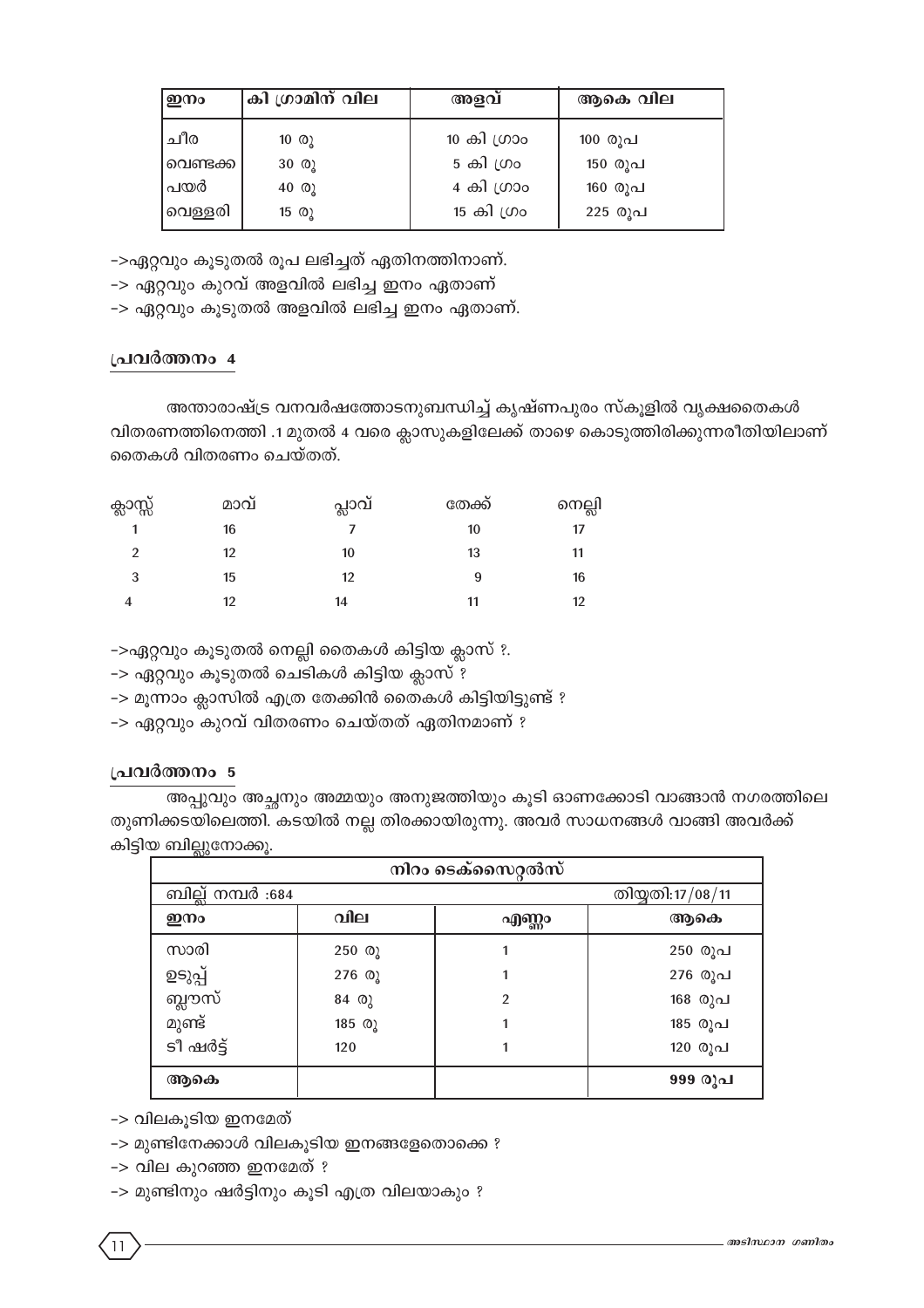### മേഖല - ദത്തങ്ങളുടെ ഉപയോഗം

### സൂചകങ്ങൾ

### പ്രവർത്തനം 1

| 1. ആവശ്യമായ വിവരങ്ങൾ ശേഖരിച്ചിട്ടുണ്ട്                         | 4/3/2/1 |
|----------------------------------------------------------------|---------|
| 2. ശേഖരിച്ച വിവരങ്ങൾ താരതമ്യം ചെയ്ത് നിഗമനത്തിലെത്തിയിട്ടുണ്ട് |         |
| പ്രവർത്തനം 2                                                   |         |
| 1. ആവശ്യമായ വിവരങ്ങൾ ശേഖരിച്ചിട്ടുണ്ട്                         | 4/3/2/1 |
| 2. ശേഖരിച്ച വിവരങ്ങൾ പട്ടികപ്പെടുത്തിയിട്ടുണ്ട്                | 4/3/2/1 |
| 3. താരതമൃം ചെയ്ത് നിഗമനത്തിലെത്തിയിട്ടുണ്ട്                    | 4/3/2/1 |
| പ്രവർത്തനം ദ                                                   |         |
| 1. ആവശ്യമായ വിവരങ്ങൾ ശേഖരിച്ചിട്ടുണ്ട്                         | 4/3/2/1 |
| 2. ശേഖരിച്ച വിവരങ്ങൾ താരതമ്യം ചെയ്ത് നിഗമനത്തിലെത്തിയിട്ടുണ്ട് | 4/3/2/1 |
| പ്രവർത്തനം 4                                                   |         |
| 1. ആവശ്യമായ വിവരങ്ങൾ ശേഖരിച്ചിട്ടുണ്ട്                         | 4/3/2/1 |
| 2. ശേഖരിച്ച വിവരങ്ങൾ താരതമ്യം ചെയ്ത് നിഗമനത്തിലെത്തിയിട്ടുണ്ട് | 4/3/2/1 |
| പ്രവർത്തനം 5                                                   |         |
| 1. ആവശ്യമായ വിവരങ്ങൾ ശേഖരിച്ചിട്ടുണ്ട്                         | 4/3/2/1 |
| 2. ശേഖരിച്ച വിവരങ്ങൾ താരതമ്യം ചെയ്ത് നിഗമനത്തിലെത്തിയിട്ടുണ്ട് | 4/3/2/1 |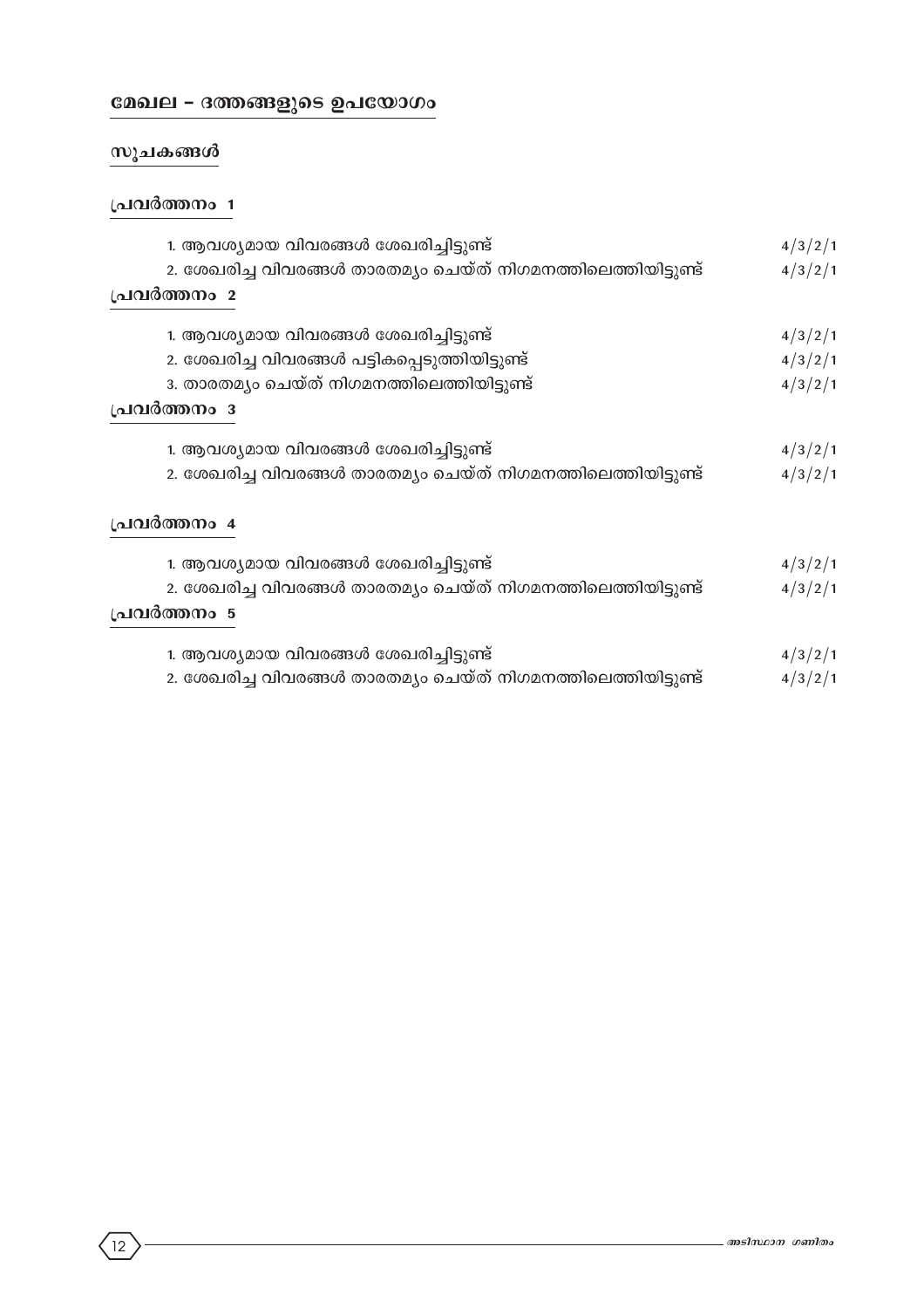### മേഖല : മതിച്ചു പറയലും പ്രവചനവും

### പ്രവർത്തനം 1

ക്ലാസിലെല്ലാവരും നല്ല സന്തോഷത്തിലായിരുന്നു.ഇന്ന് പട്ടമുണ്ടാക്കും.പട്ടം പറത്തിക്ക ളിക്കും ഓരോരുത്തരും അവരവർ കൊണ്ടുവന്ന സാമഗ്രികൾ ബാഗിൽ നിന്നെടുത്തു.ടീച്ചർ ക്ലാസിലെത്തിയപ്പോൾ അപ്പു കരയുകയായിരുന്നു . എന്തു പറ്റി അപ്പൂ

അവൻ പട്ടത്തിനായി കൊണ്ടുവന്ന പേപ്പർ റിബ്ബൺ ചെറുതായെന്നു പറഞ്ഞ് കുട്ടികൾ കളിയാ ക്കിയതാണ് കാരണം.ടീച്ചർ അവനെ സമാധാനിപ്പിച്ചു.

ഇതിന് ആവശ്യമായ നീളം ഉണ്ട് അവൻ കൊണ്ടുവന്ന റിബ്ബൺ ഇതാണ്. ഇതിന്റെ നീളം എത്ര യാണെന്ന്

|--|

| ഊഹിച്ചു പറയാമോ' |
|-----------------|
|-----------------|

| . . |  |
|-----|--|

യഥാർഥ അളവ്

ഊഹവും കണ്ടെത്തലും തമ്മിലുള്ള വൃത്യാസം

### പ്രവർത്തനം 2

ഓണാഘോഷത്തിന്റെ ഭാഗമായി സ്കുളിൽ മാജിക് ഷോ നടക്കുകയാണ്. മാജിക്കിന്റെ മാന്ത്രികവടി ചിഞ്ചു വിനെ ആകർഷിച്ചു. അവൾ കൂട്ടുകാരിയായ ആതിരയോട് ചോദിച്ചു ആ വടിക്ക് എത്ര നീളം ഉണ്ടാകും .ശരിയായി പറഞ്ഞാൽ ഒരു സമ്മാനം തരാം.

ചിഞ്ചു പറഞ്ഞ മാന്ത്രിക വടിയുടെ നീളം ഊഹിച്ച് പറയാമോ ?

നിളം ഊഹിച്ചത്

അളന്ന് കണ്ടെത്തിയത്



നിളവും ഊഹിച്ച് കണ്ടെത്തലും തമ്മിലുള്ള വൃത്യാസം

### ച്രവർത്തനം -з

ക്ലാസിൽ പട്ടമുണ്ടാക്കുകയാണ്. എല്ലാവരും ഉൽസാഹത്തോടെ നിർമ്മാണത്തിനാവശ്യ മായ സാമഗ്രികൾ ബാഗിൽ നിന്ന് എടുത്തു. ജിത്തു ഈർക്കിൽ എടുത്തപ്പോൾ അത് രണ്ടായി മുറിഞ്ഞുപോയി. ഓ ........ ഉണങ്ങിയ ഈർക്കിൽ ആയിരുന്നു. 30 സെ മി നീളമുണ്ടായിരുന്നുക ഷ്ണങ്ങളിൽ ഒന്ന് വലുതും മറ്റേത് ചെറുതുമായിരുന്നു. ഇതാണ് രണ്ട് കഷ്ണങ്ങൾ അവയുടെ നീളം എത്രയുണ്ടാകും നിങ്ങൾക്കുഹിക്കാമോ ?

| ഊഹം        | വലുത് | ചെറുത്                                |  |
|------------|-------|---------------------------------------|--|
| യഥാർഥ അളവ് | വലുത് | ചെറുത്                                |  |
|            |       | ഊഹവും കണ്ടെത്തലും തമ്മിലുള്ള വൃത്യാസം |  |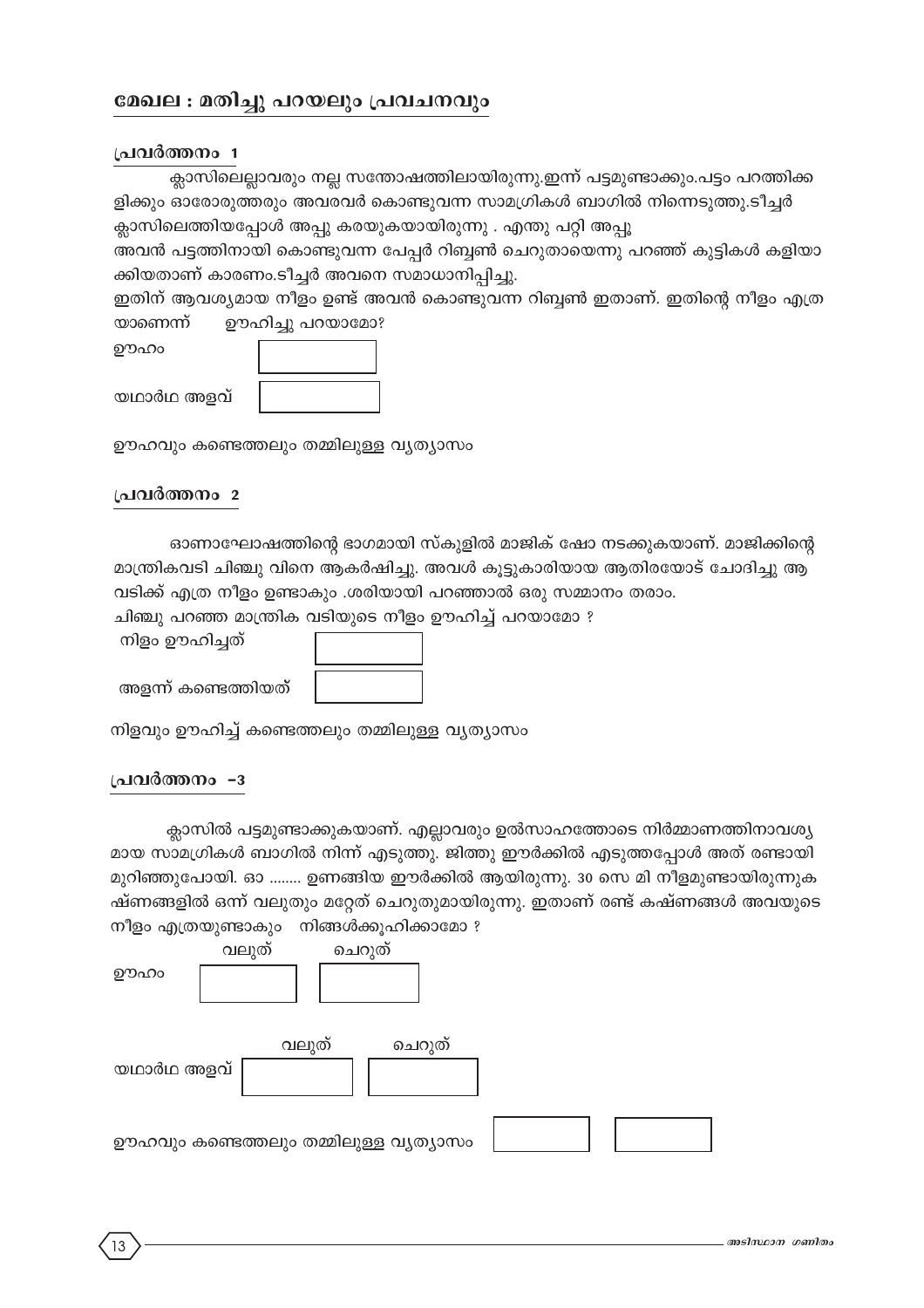### പ്രവർത്തനം -4

പരിസരപഠന ക്ലാസിൽ പരീക്ഷണം നടത്തുകയായിരുന്നു സീനയും കൂട്ടുകാരും .അൽപം വെള്ളം വേണം. ആരാ കൊണ്ടുവര്വാ ? ഞാൻ എടുക്കാം .മീനു ഗ്ലാസുമായി ചെന്ന് പൈപ്പിൽ നിന്ന് വെള്ളവുമെടുത്തു വന്നു.എത്തിയ ഉടനെ സീന ചോദിച്ചു ഈ വെള്ളത്തിന്റെ അളവെത്രയാണ് ? ഊഹിച്ചു പറയാമോ ? മീനു കൊണ്ടുവന്ന ഗ്ലാസും വെള്ളവുമിതാ. ... ഇത് എത്രയുണ്ടാകും ?.

| ഊഹം                                   |  |  |
|---------------------------------------|--|--|
| യഥാർഥ അളവ്                            |  |  |
| ഊഹവും കണ്ടെത്തലും തമ്മിലുള്ള വൃത്യാസം |  |  |

### പ്രവർത്തനം 5

രണ്ടിലും മൂന്നുലും നാലിലും പഠിക്കുന്ന കുട്ടികൾ ഗ്രൂപ്പ് തിരിഞ്ഞ് ഒരാഴ്ച മഴ അളന്നു. സ്വന്തമായി ഉണ്ടാക്കിയ മഴമാപിനിയാണ് ഓരോ ഗ്രൂപ്പും ഉപയോഗിച്ചത്. ശക്തമായി മഴ പെയ്ത ഒരു ദിവസം എത്ര മഴ കിട്ടി എന്നറിയാൻ ഹെഡ്മാസ്റ്റർ മൂന്നാം ക്ലാസിലെത്തി. ആമിനയുടെ ഗ്രൂപ്പിന്റെ മഴമാപിനിയിൽ സംഭരിച്ച വെള്ളം ഇതാ ഈ കുപ്പിയിലുള്ളതാണ്. മഴയുടെ അളവ് നിർണ്ണയി ക്കണം ഊഹിച്ചെഴുതു പിന്നെ അളന്നെഴുതു.

| മഴയുടെ അളവ് (ഉയരം)                                                   |  |       |          |  |  |
|----------------------------------------------------------------------|--|-------|----------|--|--|
| ഊഹം                                                                  |  | സെ മി |          |  |  |
| യഥാർഥ അളവ്                                                           |  | സെ മി |          |  |  |
| മഴയുടെ അളവ് പറഞ്ഞല്ലോ. ഇനി കുപ്പിയുടെ വെള്ളത്തിന്റെ അളവ് ഊഹിക്കാമോ ? |  |       |          |  |  |
| ഊഹം                                                                  |  | മി ലി |          |  |  |
| യഥാർഥ അളവ്                                                           |  | മി ലി |          |  |  |
| ഊഹവും യഥാർഥ അളവും തമ്മിലുള്ള വ്യത്യാസം                               |  |       | മി<br>ലി |  |  |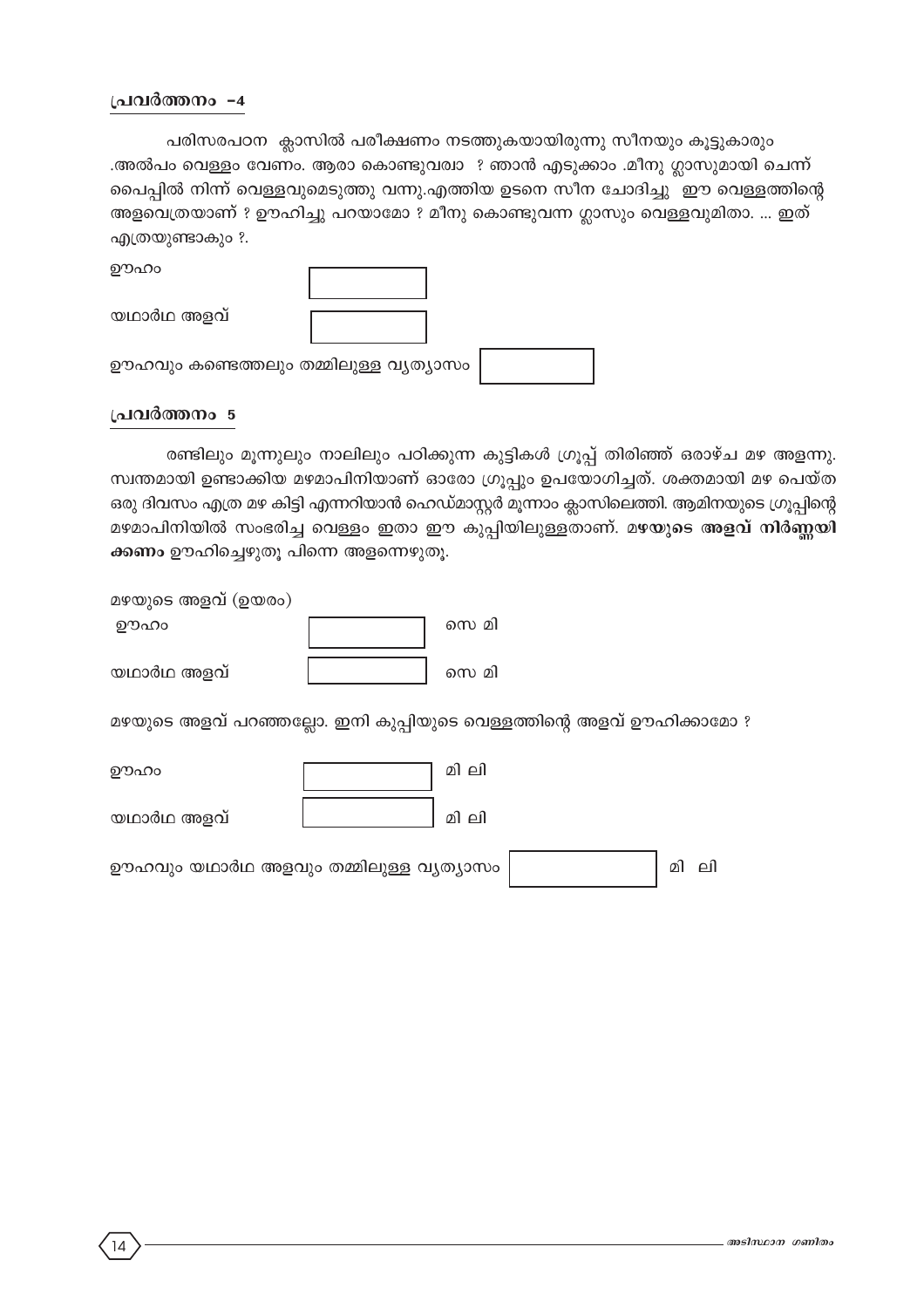### മേഖല - മതിച്ചു പറയലും പ്രവചനവും

### <u>സൂചകങ്ങൾ</u>

### **്രചവർത്തനം** 1

| 1. മതിച്ച് പറഞ്ഞിട്ടുണ്ട് ( യഥാർഥ അളവിനോടടുത്ത് )                        | 4/3/2/1<br>4/3/2/1 |  |
|--------------------------------------------------------------------------|--------------------|--|
| 2. പരിശോധിച്ച് നോക്കിയിട്ടുണ്ട്                                          |                    |  |
| 3. യഥാർഥ അളവിൽനിന്നുള്ള വൃതിയാനത്തിന്റെ സ്വഭാവം രേഖപ്പെടുത്തിയിട്ടുണ്ട്  | 4/3/2/1            |  |
| പ്രവർത്തനം 2                                                             |                    |  |
| 1. മതിച്ച് പറഞ്ഞിട്ടുണ്ട് ( യഥാർഥ അളവിനോടടുത്ത് )                        | 4/3/2/1            |  |
| 2. പരിശോധിച്ച് നോക്കിയിട്ടുണ്ട്                                          | 4/3/2/1            |  |
| 3. യഥാർഥ അളവിൽനിന്നുള്ള വൃതിയാനത്തിന്റെ സ്വഭാവം രേഖപ്പെടുത്തിയിട്ടുണ്ട്  | 4/3/2/1            |  |
| പ്രവർത്തനം 3                                                             |                    |  |
| 1. മതിച്ച് പറഞ്ഞിട്ടുണ്ട് ( യഥാർഥ അളവിനോടടുത്ത് )                        | 4/3/2/1            |  |
| 2. പരിശോധിച്ച് നോക്കിയിട്ടുണ്ട്                                          | 4/3/2/1            |  |
| 3. യഥാർഥ അളവിൽനിന്നുള്ള വ്യതിയാനത്തിന്റെ സ്വഭാവം രേഖപ്പെടുത്തിയിട്ടുണ്ട് | 4/3/2/1            |  |
| പ്രവർത്തനം 4                                                             |                    |  |
| 1. മതിച്ച് പറഞ്ഞിട്ടുണ്ട് ( യഥാർഥ അളവിനോടടുത്ത് )                        | 4/3/2/1            |  |
| 2. പരിശോധിച്ച് നോക്കിയിട്ടുണ്ട്                                          | 4/3/2/1            |  |
| 3. യഥാർഥ അളവിൽനിന്നുള്ള വ്യതിയാനത്തിന്റെ സ്വഭാവം രേഖപ്പെടുത്തിയിട്ടുണ്ട് | 4/3/2/1            |  |
| പ്രവർത്തനം 5                                                             |                    |  |
| 1. മതിച്ച് പറഞ്ഞിട്ടുണ്ട് ( യഥാർഥ അളവിനോടടുത്ത് )                        | 4/3/2/1            |  |
| 2. പരിശോധിച്ച് നോക്കിയിട്ടുണ്ട്                                          |                    |  |
| 3. യഥാർഥ അളവിൽനിന്നുള്ള വ്യതിയാനത്തിന്റെ സ്വഭാവം രേഖപ്പെടുത്തിയിട്ടുണ്ട് |                    |  |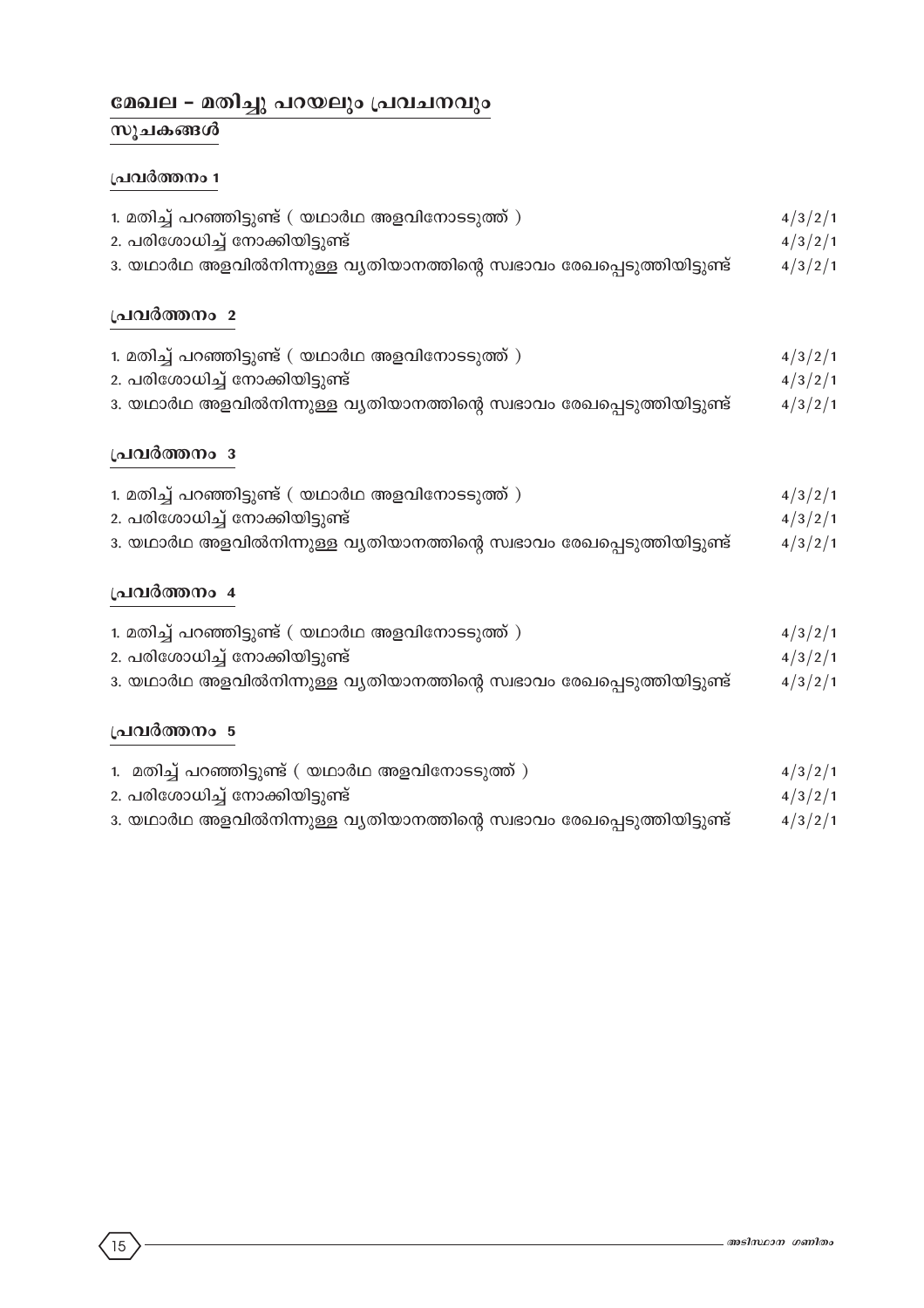### പ്രവർത്തനം 1

ഗണിതശാസ്ത്ര പ്രദർശനം കാണാനെത്തിയ അമ്മു ചുമരിലെ മിന്നിതിളങ്ങുന്ന ബൾബു കൾ ശ്രദ്ധിച്ചു. ഒരോ നിറത്തിലുള്ള ബൾബുകൾ. ഒരേ വരിയിൽ യോജിപ്പിച്ചിരിക്കുന്നു. അവയിൽ ചില പ്രത്യകതകൾ ഉള്ള സംഖ്യാ ശ്രേണികളും വിട്ടുപോയ സംഖ്യകൾ തിരിച്ചറിയാൻ അമ്മു ശ്രമിച്ചു. അമ്മുവിനെ സഹായിക്കൂ ?



### പ്രവർത്തനം 2

മാമൻകൊണ്ടുവന്ന കഥാപുസ്തകം തുറന്നപ്പോൾ ആദ്യം തന്നെ മീനു കണ്ടത് മാന്തികവാലുള്ള കുരങ്ങൻമാരെയാണ്.വാലെത്രവേണമെങ്കിലും നീട്ടാം. കഥയിലെ കുരങ്ങൻമാർ ചില പ്രത്യകതയുള്ള സംഖ്യകളിലുടെ കടന്നു പോകത്തക്കവിധം വാൽ നീട്ടുന്നു. അവസാനം നിധികിട്ടാനെത്ര ..... നിങ്ങൾക്ക് ഈ സംഖ്യാ പാറ്റേണിലുടെ വാൽ നീട്ടി വരച്ച് നിധിയുടെ അളവ് എത്തിക്കു ?

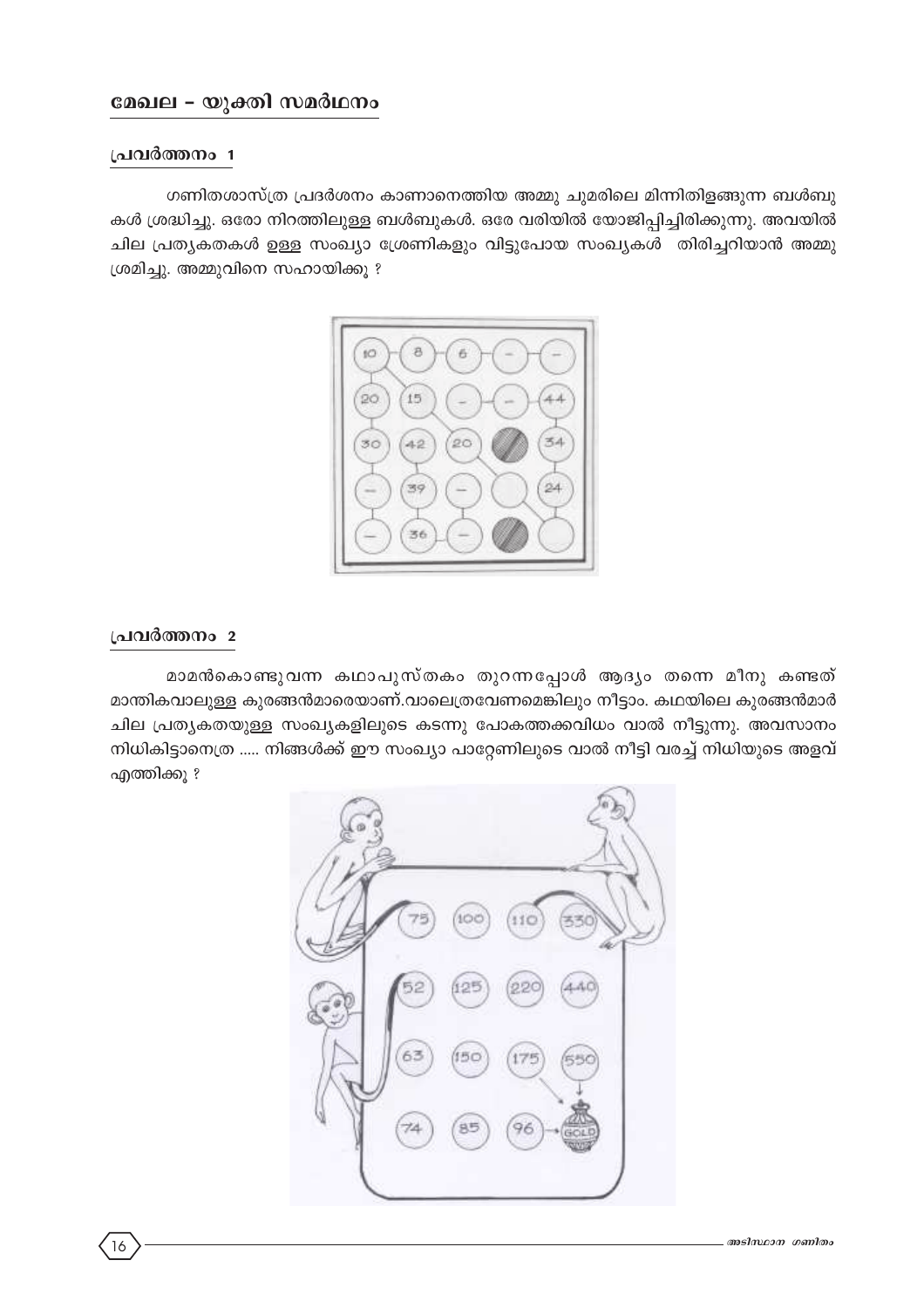### പവർത്തനം 3

ചിന്നനും കണ്ണനും കുട്ടനും മോട്ടുവും കുളത്തിൽ മീൻ പിടിക്കാനെത്തി. മീൻ പിടിച്ച് നാലു പേരും ഓരോ കണ്ണിയിൽ കോർത്തിട്ടു.ഓരോരുത്തരുടേയും മീനിനെ തിരിച്ചറിയാൻ അവയിലെ സംഖ്യകൾ ശ്രദ്ധിച്ചാൽ മതി .അവ ഒരു പ്രത്യേക ശ്രേണിയിലാണ്. നിങ്ങൾക്ക് കണ്ടെത്താമോ, ഓരോ കണ്ണിയിലുമുള്ള മീനുകളെ. ഓരോ കണ്ണിയിലും 5 മീനുകളുണ്ട്.



| കണ്ണൻ  | $\sim 100$ |  |
|--------|------------|--|
| കുട്ടൻ | $\sim$ 1.  |  |
| മോട്ടു |            |  |

### പ്രവർത്തനം 4

വീട്ടിൽ നിന്നും അമ്മ നൽകിയ പാറ്റേണുകൾ പൂർത്തിയാക്കാൻ രണ്ടിൽ പഠിക്കുന്ന അമ്മുവിന് കഴിഞ്ഞതേയില്ല. നിങ്ങൾക്കാവുമോ അവളെ സഹായിക്കൻ .ഈ പാറ്റേണുകൾ പൂർത്തിയാക്കു.

 $25,50,75,100, -$ , -, - $500,450,400,350,-,-,-,-, 10,19,28,37, -,-, 150, 147, 144, 141, -,-,-,-$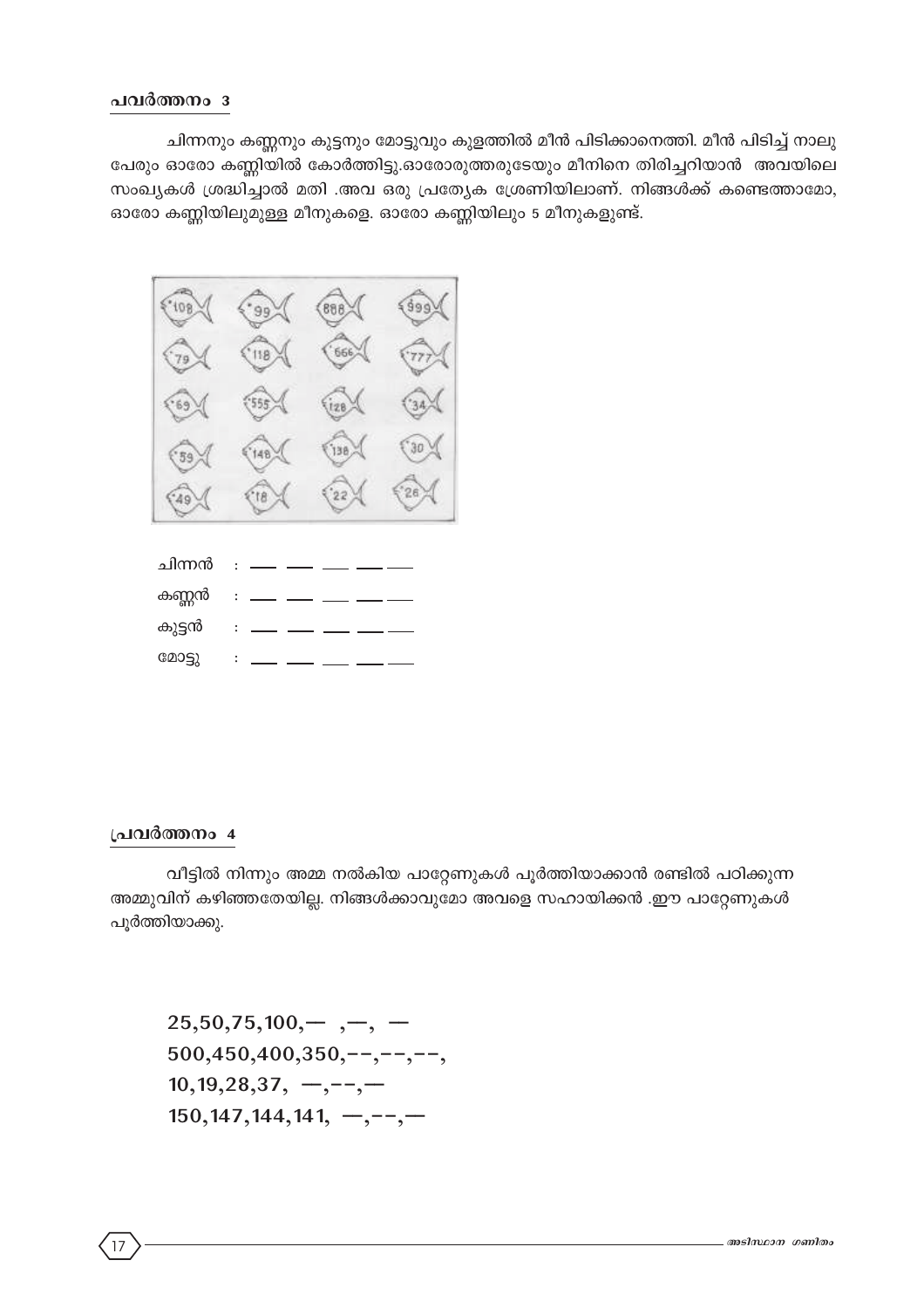### ചിത്ര പാറ്റേണുകൾ

### പ്രവർത്തനം 5

നന്ദനയുടെ കുസൃതികണക്കു പുസ്തകം നോക്കുകയായിരുന്ന അപ്പുവിന് നല്ല രസം തോന്നി. ഇഷ്ടിക അടുക്കി വച്ചതും നാരങ്ങ അടുക്കിയതും ഒക്കെ കണ്ടപ്പോൾ ആ പ്രവർത്തനം ചെയ്യണ മെന്ന് അവൻ കരുതി. നിങ്ങൾക്കും ചേരാമോ അവന്റെ കൂടെ.

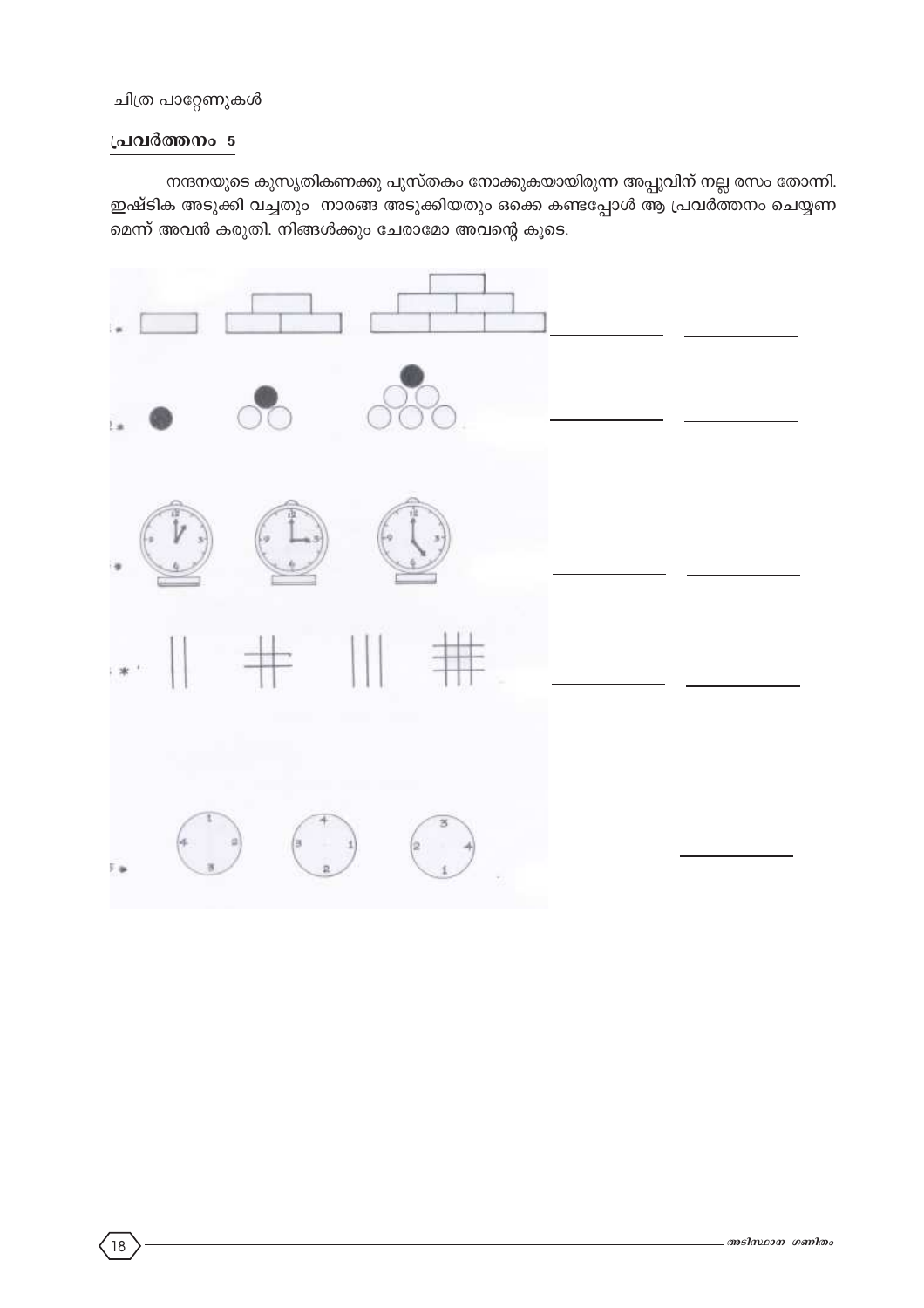# മേഖല- 5 യുക്തി സമർത്ഥനം

# സൂചകങ്ങൾ

# **{പവർത്തനം -1**

| 1. സംഖ്യകൾ തമ്മിലുള്ള ബന്ധങ്ങളുടെ സവിശേഷതകൾ കണ്ടത്തിയിട്ടുണ്ട് |         |  |
|----------------------------------------------------------------|---------|--|
| 2. പുതിയ സന്ദർഭത്തിൽ ഉപയോഗിച്ചിട്ടുണ്ട്                        | 4/3/2/1 |  |
| പ്രവർത്തനം −2                                                  |         |  |
| 1. സംഖ്യകൾ തമ്മിലുള്ള ബന്ധങ്ങളുടെ സവിശേഷതകൾ കണ്ടത്തിയിട്ടുണ്ട് | 4/3/2/1 |  |
| 2. പുതിയ സന്ദർഭത്തിൽ ഉപയോഗിച്ചിട്ടുണ്ട്                        | 4/3/2/1 |  |
| പ്രവർത്തനം −3                                                  |         |  |
| 1. സംഖ്യകൾ തമ്മിലുള്ള ബന്ധങ്ങളുടെ സവിശേഷതകൾ കണ്ടത്തിയിട്ടുണ്ട് | 4/3/2/1 |  |
| 2. പുതിയ സന്ദർഭത്തിൽ ഉപയോഗിച്ചിട്ടുണ്ട്                        | 4/3/2/1 |  |
| പ്രവർത്തനം −4                                                  |         |  |
| 1. സംഖ്യകൾ തമ്മിലുള്ള ബന്ധങ്ങളുടെ സവിശേഷതകൾ കണ്ടത്തിയിട്ടുണ്ട് | 4/3/2/1 |  |
| 2. പുതിയ സന്ദർഭത്തിൽ ഉപയോഗിച്ചിട്ടുണ്ട്                        | 4/3/2/1 |  |
| പ്രവർത്തനം -5                                                  |         |  |
| 1. സംഖ്യകൾ തമ്മിലുള്ള ബന്ധങ്ങളുടെ സവിശേഷതകൾ കണ്ടത്തിയിട്ടുണ്ട് | 4/3/2/1 |  |
| 2. പുതിയ സന്ദർഭത്തിൽ ഉപയോഗിച്ചിട്ടുണ്ട്                        | 4/3/2/1 |  |